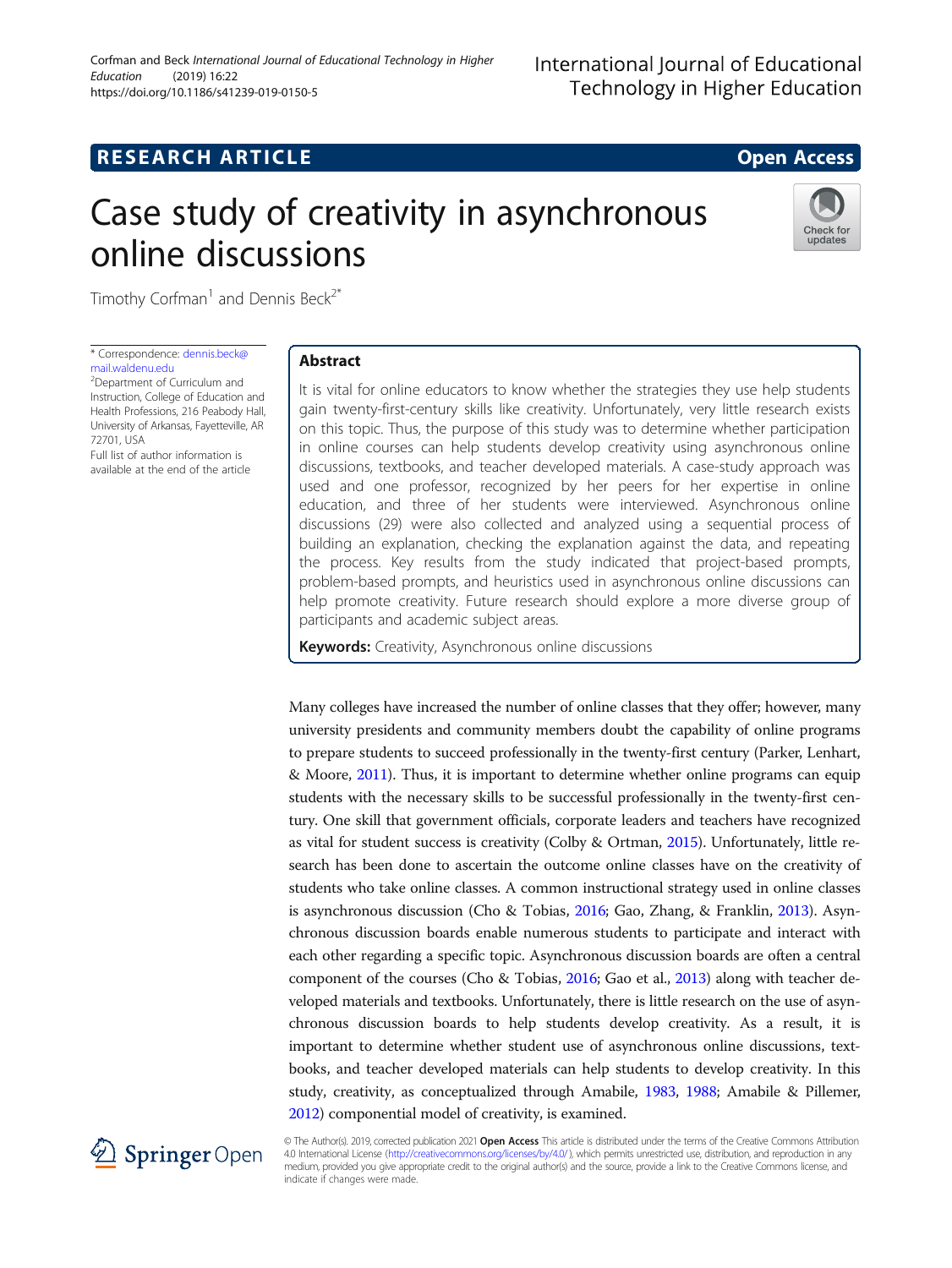#### Review of the literature

For an idea or product to be judged creative, it must be novel and capable of being used (Corazza, [2016;](#page-18-0) Kaufman, [2009](#page-18-0)). Per the componential model of creativity (Amabile, [1983,](#page-18-0) [1988;](#page-18-0) Amabile & Pillemer, [2012\)](#page-18-0), creativity arises from the interaction of three components within a person: (a) domain-relevant skills, (b) creativity-relevant processes, and (c) task motivation; and one component outside a person: the social environment in which the person is working. Domain-relevant skills are the factual knowledge and domain expertise that a creative individual possesses (Amabile, [1983,](#page-18-0) [1988;](#page-18-0) Amabile & Pillemer, [2012](#page-18-0)). Creativity-relevant processes are the general cognitive skills that promote the generation of ideas (Amabile, [1983](#page-18-0), [1988](#page-18-0); Amabile & Pillemer, [2012](#page-18-0)). Task motivation is the intrinsic motivation that the person has for completing the task (Amabile, [1983](#page-18-0), [1988](#page-18-0); Amabile & Pillemer, [2012\)](#page-18-0). Social environment refers to the environment in which the person is working (Amabile, [1983,](#page-18-0) [1988;](#page-18-0) Amabile & Pillemer, [2012\)](#page-18-0).

Several researchers have considered how teachers can enable students to be more creative. These researchers have discovered that helping students to be creative necessitates that teachers possess knowledge of what creativity is and what it looks like. Beghetto and Kaufman [\(2013\)](#page-18-0) proposed that instructors who were required to teach creativity while lacking deep understanding of what creativity is might be doing more damage than good. They also suggested that teachers need to understand five essential principles before creativity is added to the curriculum. First, teachers must realize that creativity is not just novelty. Second, teachers must know that there are various levels of creativity. Third, teachers must appreciate that some environments inhibit creativity while others stimulate it. Fourth, teachers must know that creativity is not free. Finally, teachers must know that there is an appropriate time for creativity.

Teachers should model and provide opportunities for creativity. They can do this by first keeping creativity at the forefront when developing classroom environments (Starko, [2013\)](#page-19-0). Modeling and reinforcement should play a primary role in making creativity a part of every lesson (Beghetto & Kaufman, [2013\)](#page-18-0). Additionally, students need to have their creativity triggered (Garner, [2013](#page-18-0)), so teachers should carefully select the motivational techniques that are used to urge students to be creative (Beghetto & Kaufman, [2013\)](#page-18-0), and always provide students opportunities to demonstrate their creativity (Beghetto & Kaufman, [2013](#page-18-0)).

Teachers need to help students develop the mindsets required for creativity (Starko, [2013\)](#page-19-0). Part of this is helping students gain content knowledge (Gregory, Hardiman, Yarmonlinskaya, Rinne, & Limb, [2013](#page-18-0)). This should include how to visualize and how to get in the habit of noticing (Garner, [2013](#page-18-0)), as well as how to ponder the ramifications of their solutions (Gregory et al., [2013\)](#page-18-0) while thinking in an interdisciplinary manner with creativity (Starko, [2013\)](#page-19-0). Teachers also need to help students develop the skills required for creativity (Starko, [2013](#page-19-0)). This may involve:

- How to gather sensory data (Garner, [2013](#page-18-0)).
- How to ask open-ended questions (Gregory et al., [2013\)](#page-18-0).
- How to find more than one solution to problems (Gregory et al., [2013\)](#page-18-0).
- How to generate new ideas (Greenstein, [2012](#page-18-0)).
- How to solve problems in various ways (Greenstein, [2012](#page-18-0)).
- How to work with mediators (Gregory et al., [2013](#page-18-0)).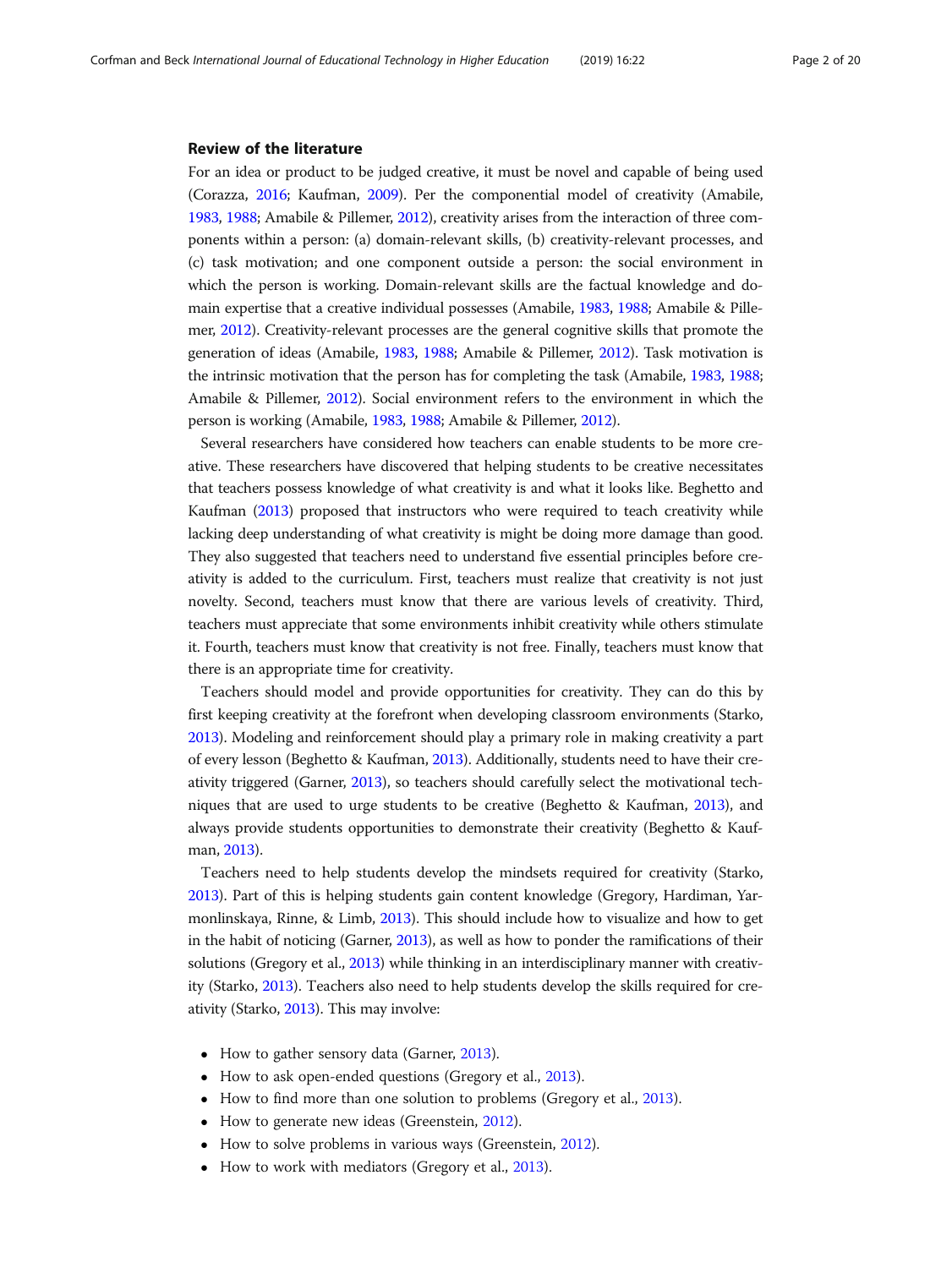#### Asynchronous online discussions

Researchers have also considered how asynchronous online discussions can best be planned for student success. Gao et al. ([2013\)](#page-18-0) uncovered four ways that online instructors organize asynchronous online discussions: (a) constrained environments, (b) visualized environments, (c) anchored environments, and (d) combined environments. In constrained environments, teachers give students sentence starters or frames. In visualized environments, teachers provide students with software that allows them to turn their discussions into concepts maps. In anchored environments, teachers give students texts to annotate and ask students to turn in their annotated texts for the discussion. In combined environments, teachers ask students to participate in two or more types of discussion.

De Noyelles, Mannheimer Zydney, and Baiyun Chen ([2014\)](#page-18-0) reviewed the literature on asynchronous online discussions. They discovered that asynchronous online discussions are improved when instructors modeled good social presence, required participation in the discussions, and graded the discussions. De Noyelles et al. also uncovered three types of prompts that improved asynchronous online discussions: (a) problem-based prompts, (b) project-based prompts, and (c) debate-based prompts. De Noyelles et al. also discovered six types of teacher responses to students' posts that improved discussions: Questioning student responses, playing devil's advocate, providing timely, modest instructor feedback, allowing students to facilitate discussions, providing structure or protocol prompts, and providing audio feedback.

Pena-Shaff and Altman ([2015\)](#page-19-0) noticed that students who posted frequently in discussions were more likely to benefit from the discussion. Also, students who replied to other students were more likely to gain from the discussion. Thus, Pena-Shaff and Altman suggested that online teachers insist that students post a certain number of times. Additionally, Pena-Shaff and Altman discovered that introducing thinking than other prompts are. However, insufficient research has been done to establish whether asynchronous online discussions can be used to improve creativity. In the following pages, we describe a case study (Yin, [2014\)](#page-19-0) that focuses on answering the question of whether asynchronous, online discussions can be used to improve creativity.

#### Research questions

We asked two research questions. This is the first question that we asked: How do asynchronous online discussions reflect Amabile's componential model of creativity?

- (a) How do instructor prompts reflect Amabile's componential model of creativity?
- (b) How do student-to-instructor interaction reflect the different components of Amabile's componential model of creativity?
- (c) How do student-to-student interaction reflect the different components of Amabile's componential model of creativity?

This is the second question that we asked: How do the materials used in asynchronous online courses promote creativity per Amabile's componential model of creativity?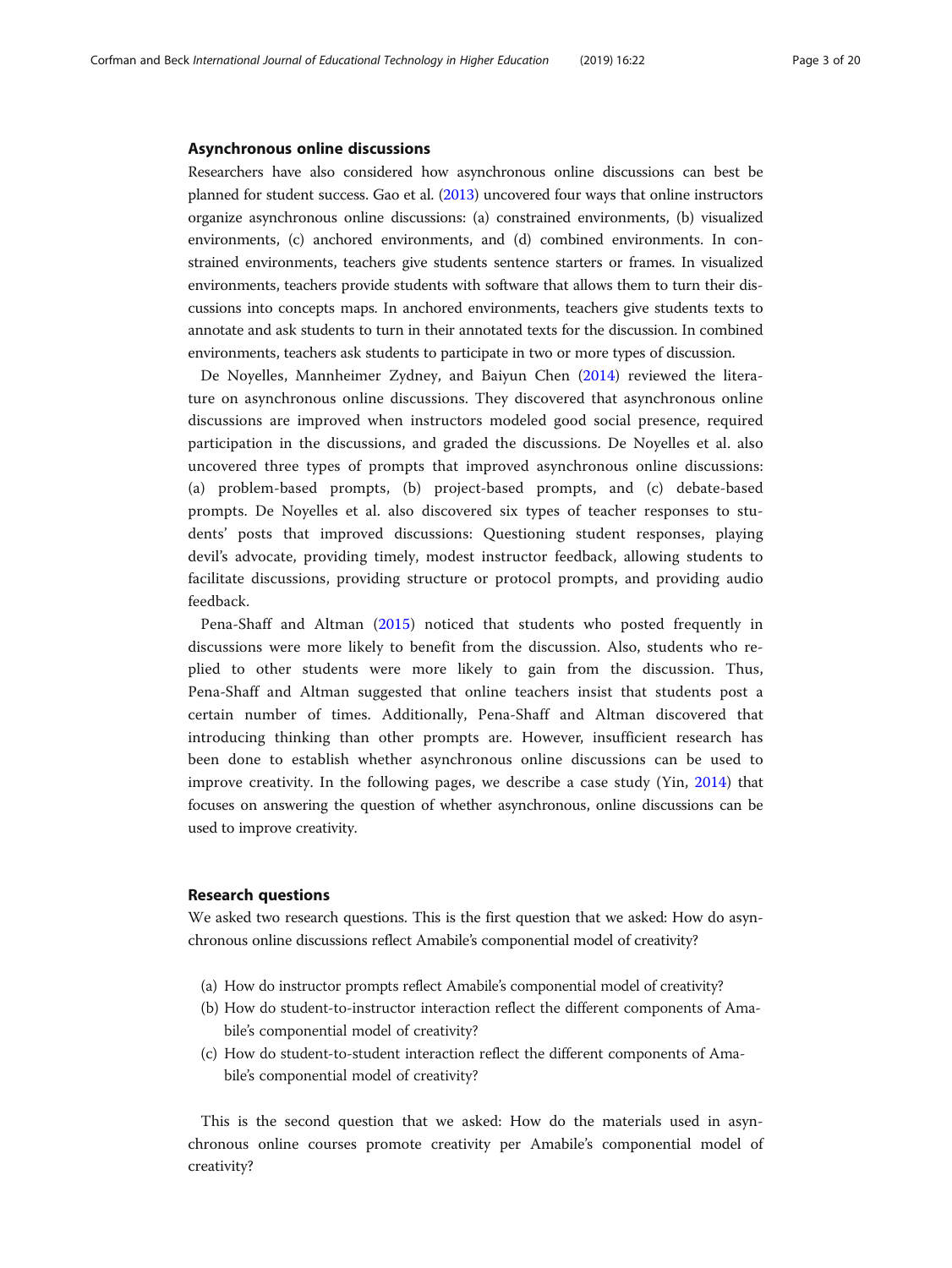#### Ethical approval

This study was part of a dissertation completed at Walden University. Committee members included Dr. Dennis Beck and Dr. Jennifer Smolka. Approval for the study was obtained through Walden University's Institutional Review Board (IRB). The IRB number was 07–29–16-016834. All participants agreed to participant in this study and signed an agreement that was approved by Walden's IRB. Pseudonyms for all participants and the university are used through out the document to protect confidentiality. Neither researcher had a conflict of interest with any of the participants or participating university.

#### Methods

The case study method as described by Yin [\(2014\)](#page-19-0) was adapted for this study. Participants for this study were purposefully chosen from two graduate courses at a midsized public university in the United States. One instructor and three students were selected to participate in the study. Pseudonyms have been used to protect the identity of participants. Two student participants were between 20 and 30 years old. One student participant was between 55 and 65 years old. Teresa was completing a Master of Science in Education and was enrolled in one of the two courses. Teresa had a job in marketing. Vanessa was completing a Doctor of Philosophy degree in Education and was enrolled in both courses. She had previously worked in the legal profession. Cindy was working on a Doctor of Education degree and was enrolled in both courses. She worked in fire safety developing educational materials for firefighters. Dr. Jones taught both classes. She was a respected member of an educational technology professional association and had received several awards for creativity in her teaching. She had also taught both courses previously.

#### Setting

ITEC 3520 was taught online using the learning management system (LMS) Canvas in the spring of 2016. The purpose of this course was to familiarize students with the theoretical frameworks necessary to critically evaluate and create visual depictions of information. The course continued for 15 weeks and included the following topics: (a) visual literacy, (b) learning theories, (c) instructional design, (d) instructional technology, and (e) information presentation. Students began each week by watching a video created by the Dr. Jones. Students would then read any texts that were assigned for the week and participate in weekly asynchronous online discussions.

ITEC 3550 was also taught online using Canvas in the spring of 2016. The purpose of this course was to acquaint students with the practices, software, and applications used to create, operate, and develop multimedia presentations for educational purposes. The course continued for 15 weeks and included hands-on activities to help students practice and utilize multimedia design principles.

#### Data collection and analysis

Data was collected from several sources, including individual interviews with students enrolled in the courses, an interview with the instructor for the courses, transcripts of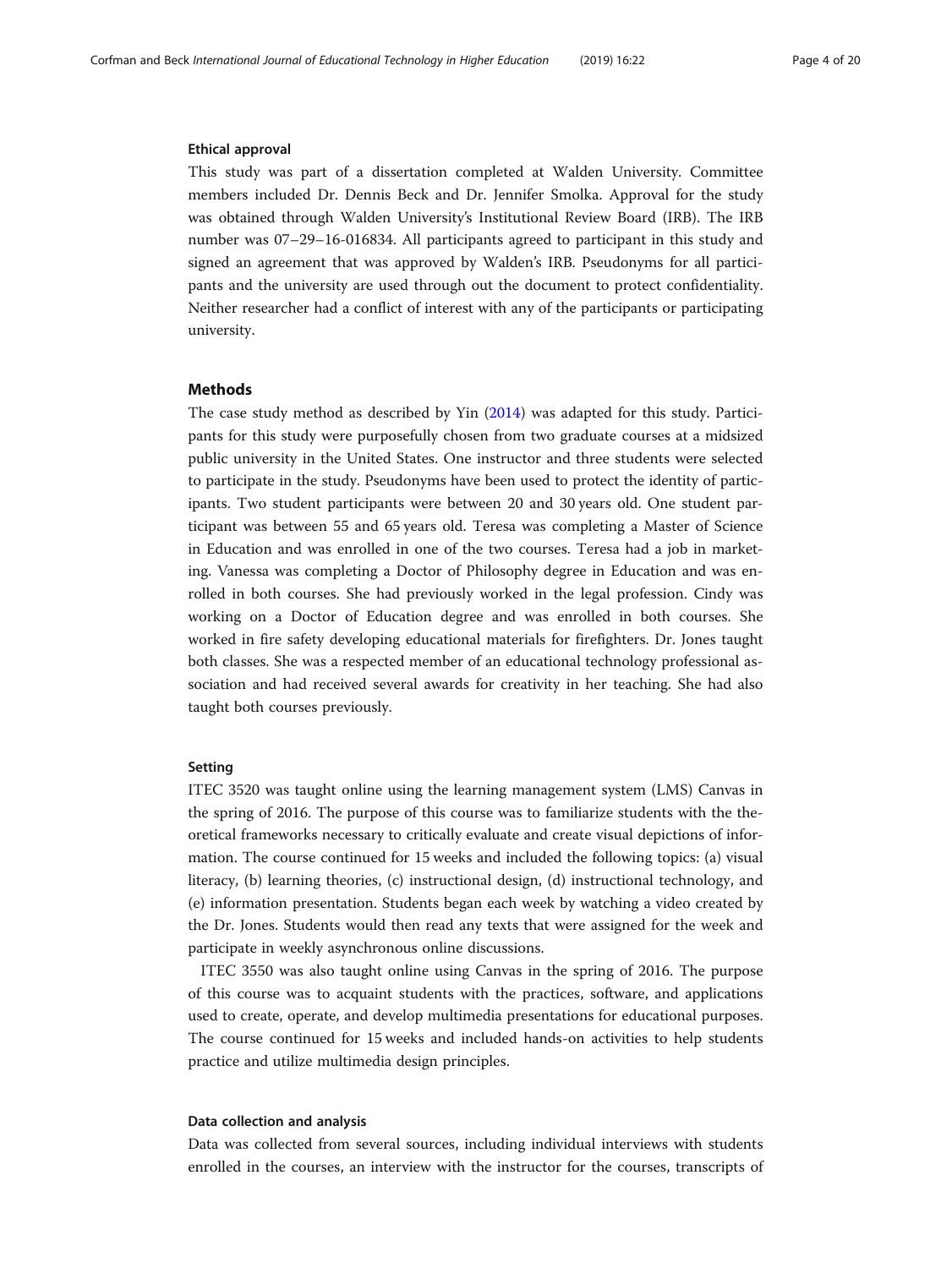asynchronous online discussions from both courses, and other materials related to the courses.

All student interviews were conducted on Zoom [\(https://zoom.us/\)](https://zoom.us/) following a student interview protocol (Creswell, [2007](#page-18-0)). The interviews were then transferred to a private YouTube channel that allowed the interviews to be transcribed using the closed captioning feature. After transcribing the interviews, we read the transcriptions while listening to the interviews to make sure that there were no errors. The questions in the interviews varied slightly from those on the student interview protocol because clarification about something that was said in a previous answer was sometimes needed.

Dr. Jones was interviewed on 3 January 2017. An instructor interview protocol was used. The interview was conducted using Zoom and then uploaded to a private You-Tube channel. The close captioning feature of YouTube was used to transcribe the interview. After the interview was transcribed, we then listened to the interview while reading the transcriptions to ensure that errors were fixed. The transcription was then put into an Access database. Research questions and interview questions were aligned with the componential model of creativity.

Dr. Jones also shared copies of twenty-nine asynchronous online discussions from ITEC 3520 and ITEC 3550. The online discussions were entered into an Access database for easier coding during data analysis.

#### Cleaning up the data stage 1

A two-stage method of data analysis was used. The first stage was cleaning up the data and the second stage was finding patterns. First, the asynchronous online discussions were divided into prompts and threads. A prompt was the initial question or statement that was used to ignite the discussion. A thread was one student's response either to the prompt or another student's thread. The method for coding the interview was to give each new response by the person being interviewed an initial code and a comment code.

Second, the prompts and threads were given an initial code based on the componential model of creativity (Amabile, [1983](#page-18-0), [1988](#page-18-0); Amabile & Pillemer, [2012](#page-18-0)): (a) domain-relevant skill, (b) creativity-relevant process, or (c) task motivation. Any discussion thread that concentrated mainly on aiding an individual in gaining knowledge of or expertise in the course's content was labeled a domain-relevant skill. Any discussion thread that focused mainly on helping a student learn a heuristic for creating something (Amabile, [1983,](#page-18-0) [1988;](#page-18-0) Amabile & Pillemer, [2012](#page-18-0)), define a problem, gather information, organize information, combine concepts, generate ideas, evaluate ideas, implement a solution, or monitor a solution was labeled a creativity-relevant skill (Mumford, Medieros, & Partlow, [2012\)](#page-18-0). Finally, any discussion thread that concentrated mainly on praising, agreeing with, critiquing, or answering a student's post was labeled task motivation. The codes for task motivation were based on a study done by Karakaya and Demirkan ([2015](#page-18-0)) that described environments that helped individuals be creativity in digital environments.

Next, domain-relevant skills were subcategorized by a code that showed the source of the domain knowledge. This type of subcategorization was done with domain-relevant skills to help answer RQ2. The three source codes used were (a) textbook, (b) real world,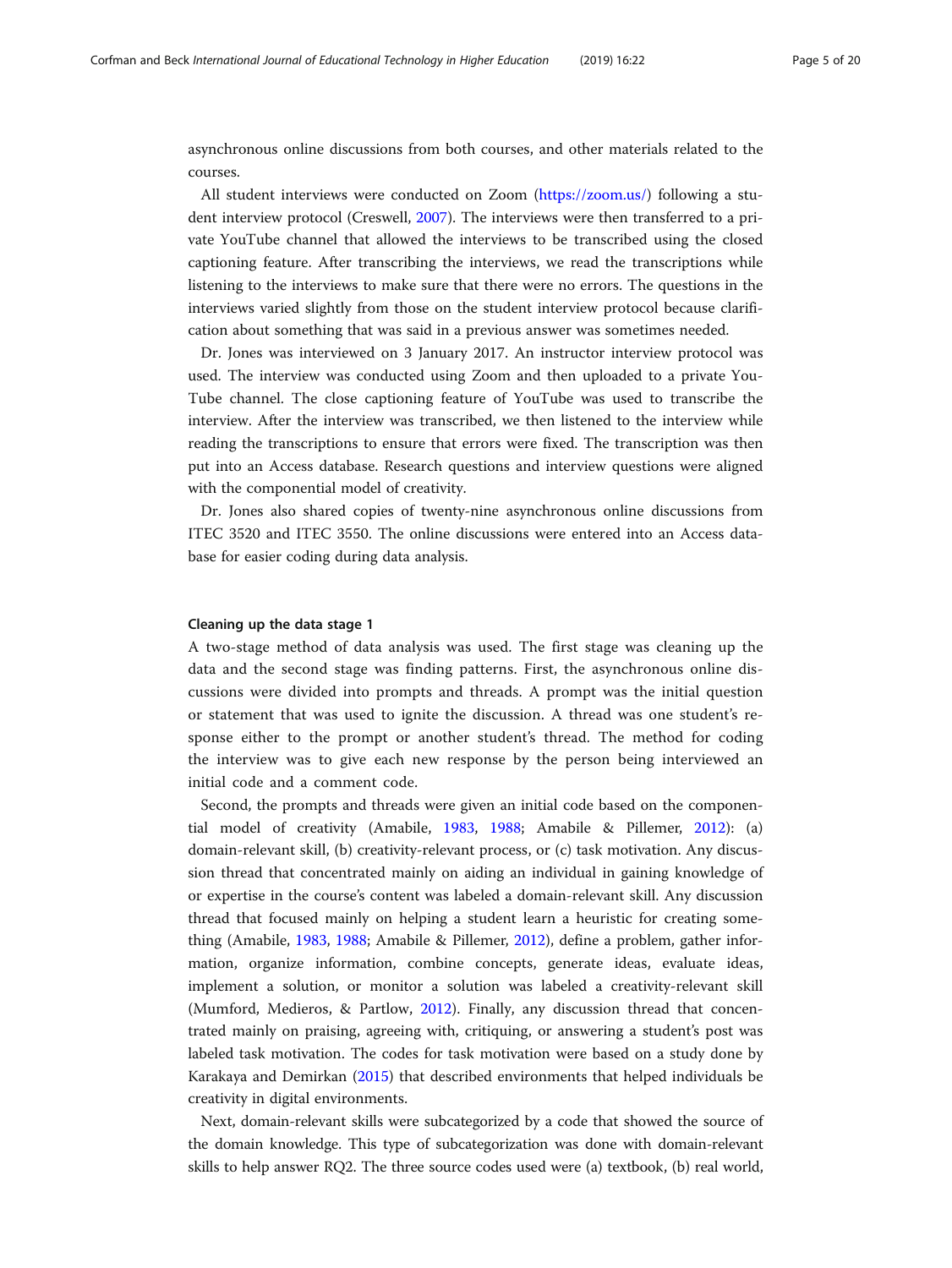and (c) additional source. The initial codes for creativity relevant processes and task motivation were further categorized by type of comment. There were five comment codes for creativity-relevant processes: (a) heuristic, (b) openness, (c) suspending judgement, (d) broad categories, and (e) breaking patterns. Our rationale for the comment codes for the creativity-relevant processes were types of creativity-relevant processes described by Amabile [\(1983](#page-18-0), [1988](#page-18-0)) and Amabile and Pillemer ([2012\)](#page-18-0). Also, there were four comment codes for task motivation: (a) praise, (b), critique, (c) answering, and (d) agreeing. Since the social environment plays an important role in task motivation (Amabile, [1988](#page-18-0)), these codes were based on a study of what enables students to be creative in digital environments done Karakaya and Demirkan ([2015\)](#page-18-0). Finally, all of the prompts and threads received a type of response code: (a) student feedback, (b) teacher feedback, and (c) original response.

The same coding process was used for prompts except the type of response was left blank in prompt coding because the information was redundant. See Table 1 for all the codes used in the study.

#### Finding patterns stage 2

Using Yin's [\(2014](#page-19-0)) explanation building process, four themes were uncovered: (a) heuristics, (b) openness/suspending judgement, (c) agreeing/praise, and (d) answering/critiquing. One theme that emerged was that the discussions helped students develop heuristics for solving problems. These heuristics might be general, or they might be specific to solving one problem or evaluating one solution to a problem. One specific heuristic that was given was brainstorming. One chapter in the course textbook was devoted to teaching students how to brainstorm. Another theme that emerged was openness/suspending judgement. Dr. Jones developed openness and the ability to suspend judgment by asking open-ended questions. The term that interviewees used for openness and suspending judgement was flexibility. Both agreeing and praising occurred frequently in the asynchronous online discussions. Students were quick to tell their peers that they had done an excellent job or that they concurred with an answer to a given prompt. Both students and Dr. Jones answered questions when asked. Dr. Jones would answer questions that were asked other students if she had knowledge that was not available to students in the class. Students were slow to give negative feedback on the work of their peers. Dr. Jones balanced her praise with providing negative feedback that

| Table 1 Coding key |  |  |
|--------------------|--|--|
|--------------------|--|--|

| Componential Model of Creativity | Initial Code | Comment Code                                                                                                 | Type of Response                                                  |
|----------------------------------|--------------|--------------------------------------------------------------------------------------------------------------|-------------------------------------------------------------------|
| Domain-relevant skill            |              | Textbook (TXT)<br>Real World (RW)<br>Additional Source (A)                                                   | Student Feedback (S)<br>Teacher Feedback (T)<br>Original Post (O) |
| Creativity-relevant process      |              | Heuristic (H)<br>Openness (O)<br>Suspending Judgement (J)<br>Broad Categories (BC)<br>Breaking Patterns (BP) | Student Feedback (S)<br>Teacher Feedback (T)<br>Original Post (O  |
| <b>Task Motivation</b>           |              | Praise (P)<br>Critique (C)<br>Answering (An)<br>Agree (Ag)                                                   | Student Feedback (S)<br>Teacher Feedback (T)<br>Original Post (O  |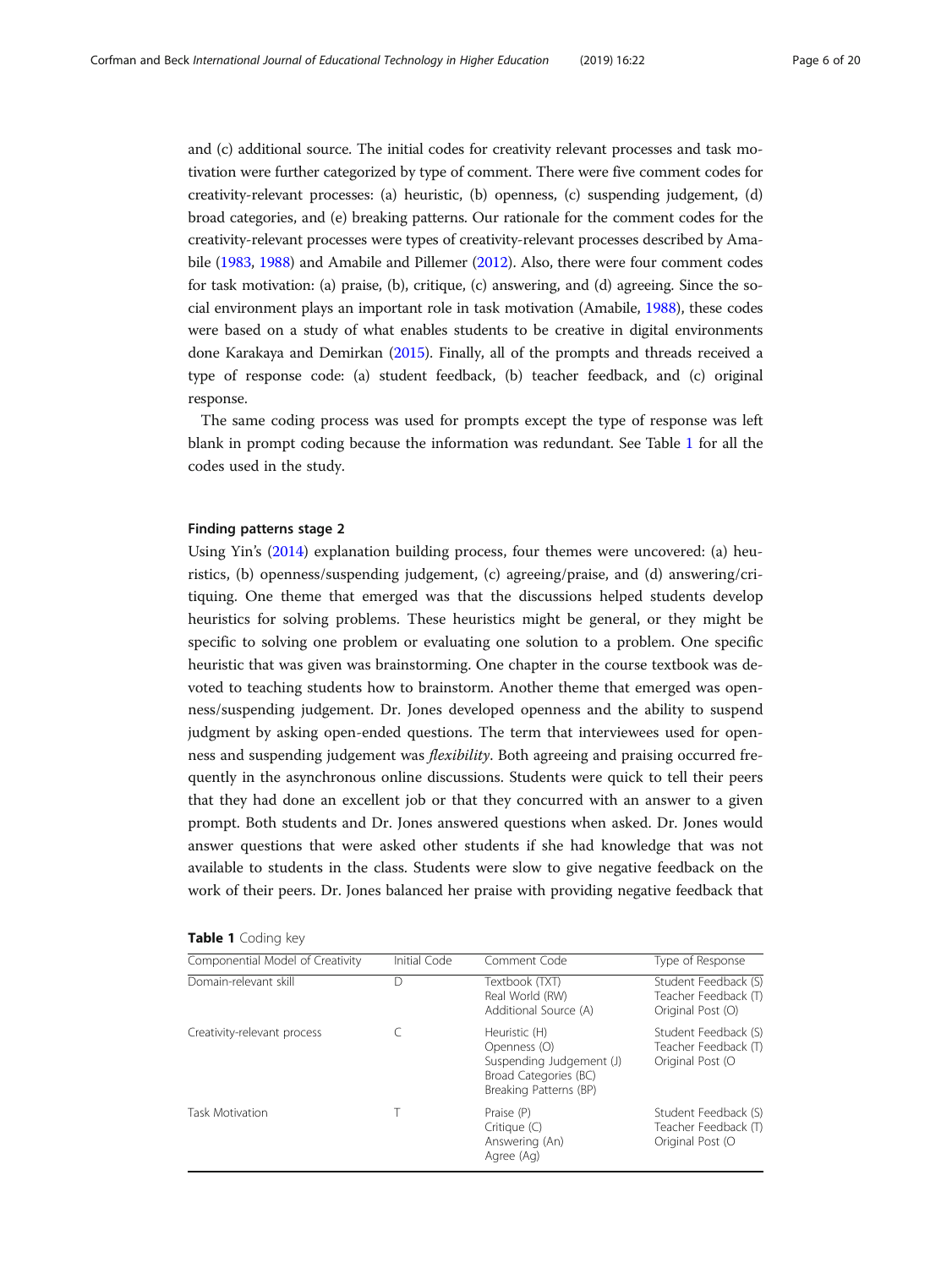was designed to help students improve their final projects. See Table 2 for how frequently comments related to each component of Amabile's [\(1983,](#page-18-0) [1988,](#page-18-0) Amabile and Pillemer, [2012](#page-18-0)) model of creativity were made.

## Results

The results of this study are presented in relation to the research questions used in the study. During data analysis, the data received codes using labels developed based on the componential model of creativity (Amabile, [1983,](#page-18-0) [1988;](#page-18-0) Amabile & Pillemer, [2012](#page-18-0)). Based upon the explanations that began to emerge from the data, answers to the research questions appeared. The key findings from this question was that asynchronous online discussions can help students to become more creative by helping them gain domain-relevant skills and creativity-relevant processes.

Research Question 1a: How do instructor prompts reflect Amabile's componential model of creativity?

#### Acting as the heuristic for developing a specific product

Sometimes the prompts served to teach creativity-relevant processes by acting as the heuristic for developing a specific product. One instructor prompt that helped to develop a creativity-relevant process by serving as heuristic came from week 6 of ITEC 3550:

… Explain the context (class/training, audience description, etc.), type of graphic (refer to C&M Table 4.1), and how you expect the image to be used. Remember the graphic you create does not need to be perfect or high quality. It does, however, need to adhere to copyright law and should be attached or embedded in your reply.

Providing students with heuristics, instead of systematic guidelines, was valued by students as this quote from the interview with Teresa demonstrates, "… I think that allowed us some flexibility and we were able to be a little more creative on how we formulated our responses."

### Teaching a heuristic that could be used on a variety of projects

At other times, the prompts served to teach creativity-relevant processes by teaching a heuristic that could be used on many different projects. Two examples of this type of prompt are in Table [3](#page-7-0).

| Component                               | Number of Comments |
|-----------------------------------------|--------------------|
| Domain Relevant Skills                  | 491                |
| Creativity Relevant Skills              | 129                |
| <b>Task Motivation</b>                  | 1844               |
| Domain Relevant Skills/ Task Motivation |                    |
| Misc.                                   | 28                 |
| Total                                   | 2492               |
|                                         |                    |

Table 2 Component frequency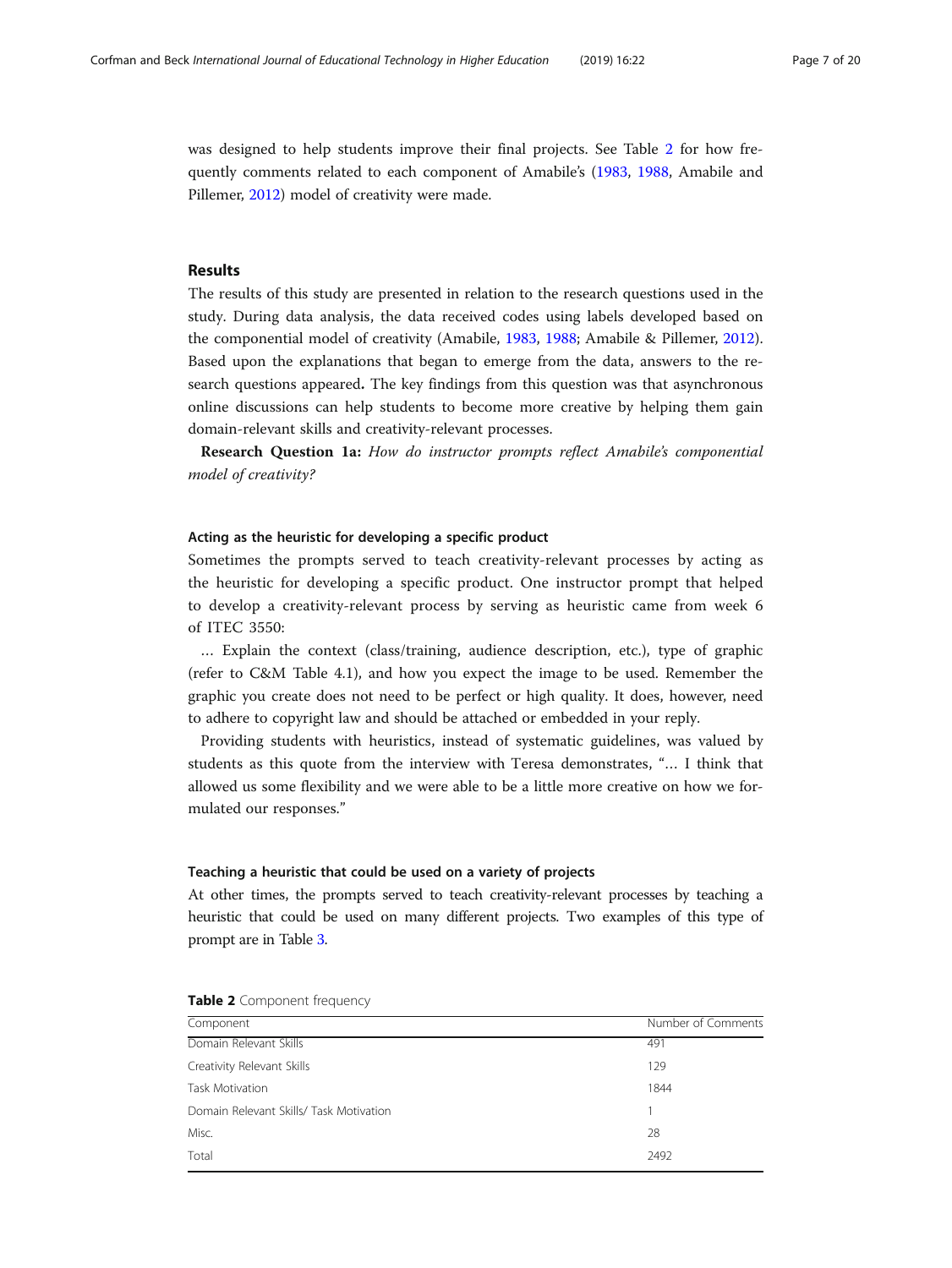| Week Course         | Prompt                                                                                                                                                                                                                                                                                                                                                                                                                                                                                                                                                                                                                                                                                                                                                                                                                                                                                                                                                                         |
|---------------------|--------------------------------------------------------------------------------------------------------------------------------------------------------------------------------------------------------------------------------------------------------------------------------------------------------------------------------------------------------------------------------------------------------------------------------------------------------------------------------------------------------------------------------------------------------------------------------------------------------------------------------------------------------------------------------------------------------------------------------------------------------------------------------------------------------------------------------------------------------------------------------------------------------------------------------------------------------------------------------|
| <b>ITEC</b><br>3520 | Pick one of the following activities and discuss.<br>1. Select a tool from 24 Essential Mind Mapping and Brainstorming Tools (http://mashable.<br>com/2013/09/25/mind-mapping-tools/) and investigate it further.<br>2. What are the system requirements for the tool? Is it web based or is it a standalone application?<br>3. Are there free and paid versions of the tool?<br>4. What are the differences in subscription levels, if any?<br>5. Would you be willing to pay for it if you had to?<br>6. How would you use the tool?<br>7. What kind of projects would the tool help you with?<br>8. Which step of the brainstorming process (as described in textbook, p. 15) could benefit the<br>most from using the tool?<br>9. Identify a tool to help you create a sketchnote on a concept from Chapter 2 of textbook<br>and share the finished product. How does your personal visual literacy influence sketchnotes?<br>Lastly, share a tip about how you brainstorm |
| ITFC.<br>3550       | What do you like most and least about giving peer feedback? How about when you receive<br>feedback? Does your reaction change based upon who is giving the feedback or to whom<br>you are giving feedback? How have you move beyond superficial comments?                                                                                                                                                                                                                                                                                                                                                                                                                                                                                                                                                                                                                                                                                                                      |

<span id="page-7-0"></span>Table 3 Heuristic prompts

#### Prompts to develop openness

The prompts also served to help students develop the creativity-relevant process of openness as this quote from Vanessa shows:

I mean, and that's been true of many of my courses when you go out and you actually find real world examples or other academic texts even that are related to the topic and again going back to that discussion with your peers where your able to dissect information, you know, other people bring in. You're able to really get a much broader understanding that in some ways also a more in-depth understanding.

This quote from Vanessa also shows that the prompts helped students to develop openness:

I think the main thing I got from the discussions was all the different experiences from peers because they were all coming from different backgrounds, from different areas, and so there was a very diverse way of thinking, and so that was kind of interesting because they were able to really help me think of things that I probably never would have thought of with my own experiences.

#### Prompts to develop domain-relevant skills

The prompts also served to help students to develop domain-relevant skills. This was most frequently done by asking students to apply knowledge gleaned from the course textbook, from teacher-made-videos, or from another source. The prompt from week 1 of ITEC 3550 was intended to help students apply domain-relevant skills:

Select two tutorial videos (hint: search YouTube (<http://www.youtube.com>) that appeal to you. How many of the videos use the rule of thirds? How many of the designs use the golden proportion? Do you see examples of the Gestalt laws in use? How are the six principles of design used, if at all?

Thus, prompts in ITEC 3520 and ITEC 3550 served several purposes. First, Dr. Jones used them to teach a heuristic. Second, she used them as heuristics. Third, she used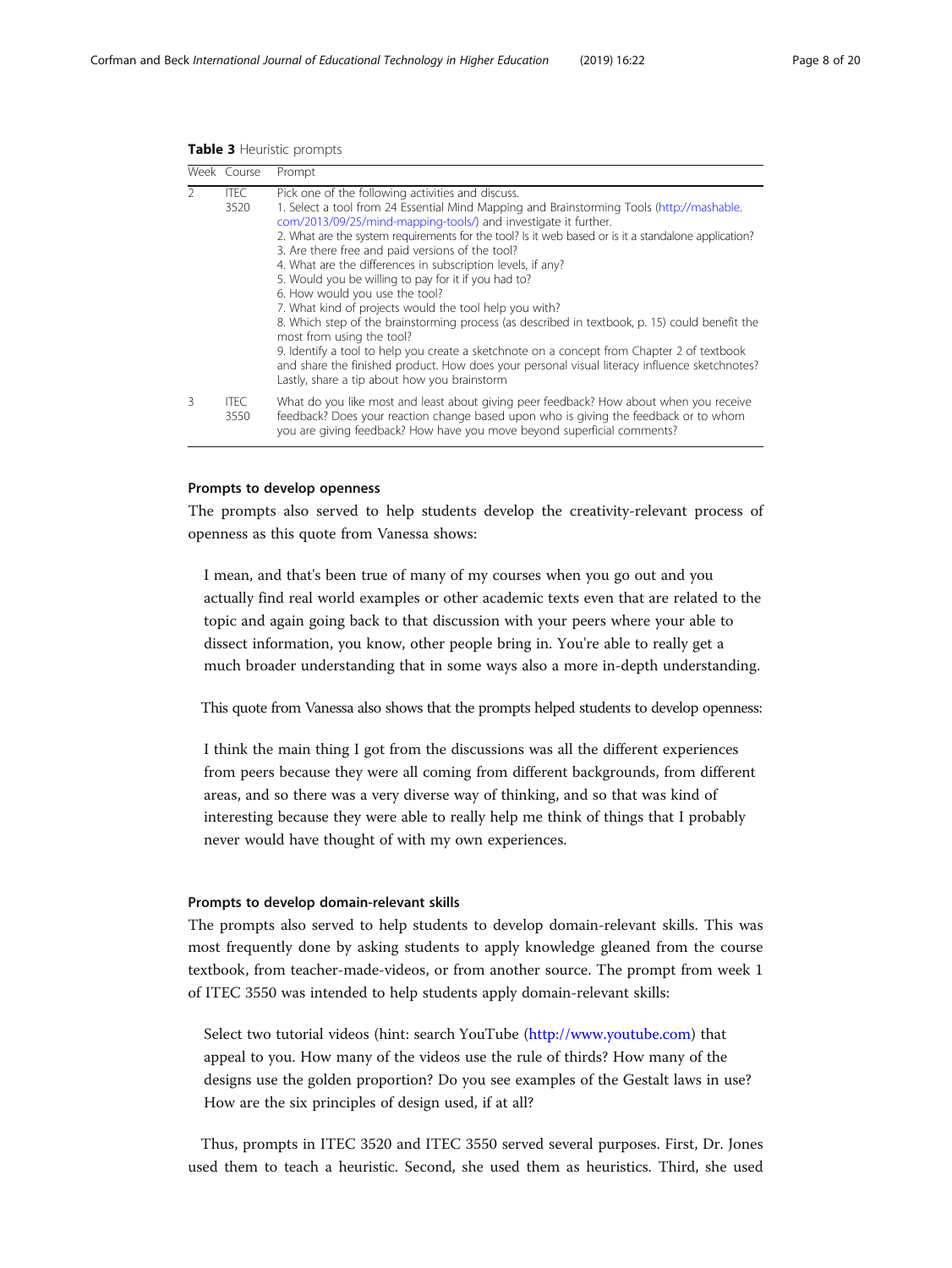them to help student develop openness. Finally, she used them to help students apply domain-relevant processes

Research Question 1b: How does student-to-instructor interaction reflect the different components of Amabile's componential model of creativity?

#### Gaining domain-relevant skills by correcting student misunderstandings

The interactions between students and instructors helped students gain domain -relevant skills. Sometimes the interaction between students and instructor in the asynchronous online discussions helped students to gain domain-relevant skills by correcting student misunderstandings or providing more information as this interaction between Dr. Jones and Cindy in week 2 of ITEC 3520 demonstrates. Cindy wrote:

I looked at Popplet, but it is a MAC program, and I can't run that. I will look for a PC tool. "Dr. Jones responded, "Popplet is available to use in any browser on Mac or PC. It can also be downloaded as an iOS app. If you go to the website [http://www.](http://www.popplet.com) [popplet.com](http://www.popplet.com) [\(http://www.popplet.com](http://www.popplet.com)) and click the "try it out" button, you can experiment and/or click the "sign up" button in the upper right corner. Signing up lets you save and share your popplets."

Another example of when Dr. Jones provided additional information occurred in this exchange between Dr. Jones and Jack in week 1 of ITEC 3520. Jack wrote:

I think one of the biggest controversies in college sports is the use of certain symbols that may be "offensive" to a particular group, especially Native American symbols such as the Seminole Indian (which the tribe wholly supports) and a school like the University of North Dakota.

Dr. Jones responded:

The mascot issue has long fascinated me, primarily related to my knowledge of the Seminole Tribe support. When UND was first discussing changes, of course FSU came up, and I was surprised at how many active and passive voices in the conversation did not know about the relationship.

#### Gaining domain-relevant skills by answering student questions

Sometimes the interaction between students and instructor increased domain-relevant skills by answering questions that students brought up during the discussion as this exchange between Vanessa and Dr. Jones during week 5 of ITEC 3520 shows. Vanessa wrote:

I was actually thinking the same thing … It seems that many of the logos that we have looked at are trying to explicitly or implicitly tell the viewer something about the company, organization, or product through the visual aspect of the logo. I am wondering what that would be in these two cases, and really, in the case of a lot of the car company logos. You brought up a great point …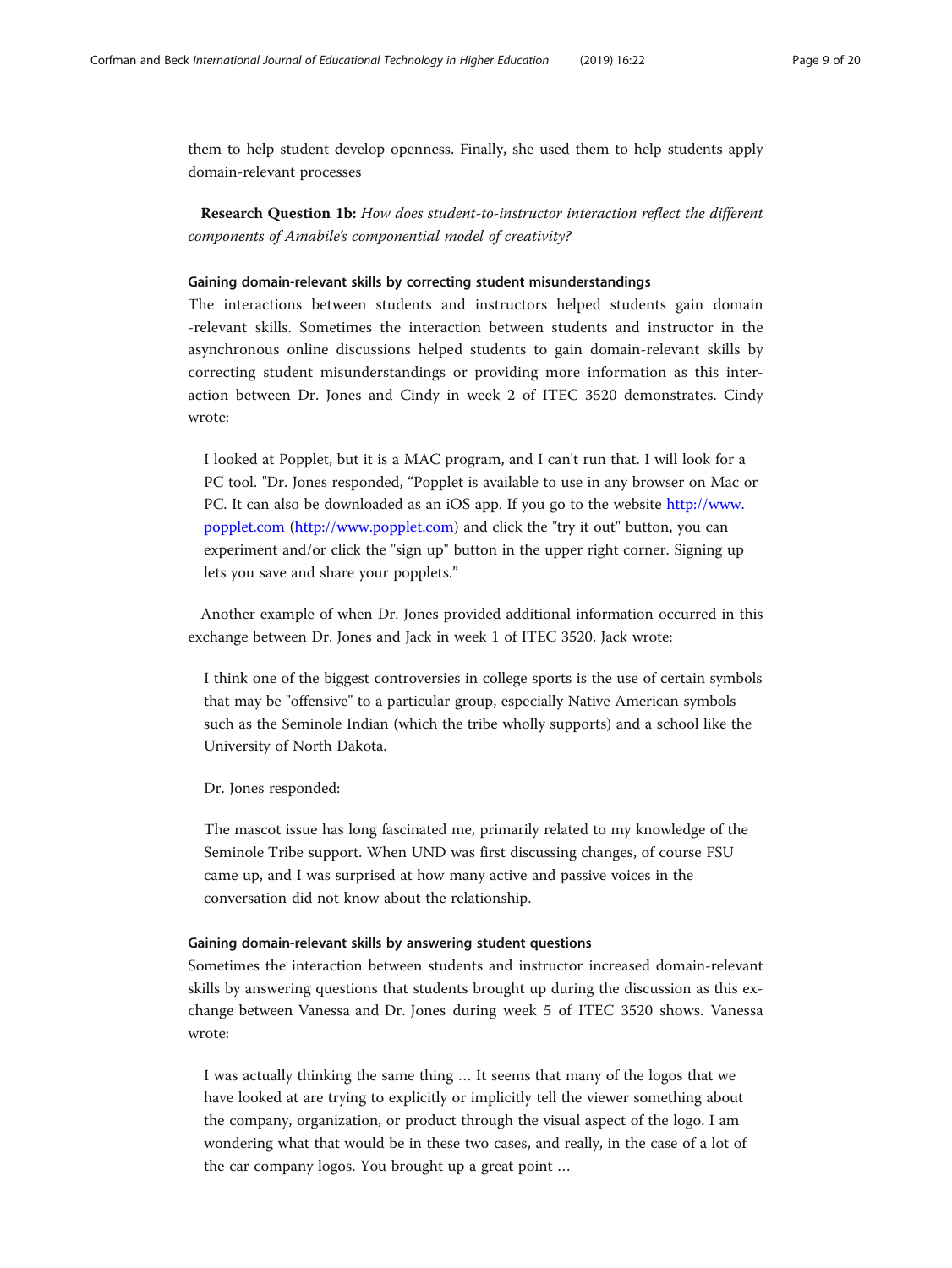Dr. Jones responded, "There are three ellipses visible in the company's logo. Each ellipse represents the heart of the customer, the heart of the product and the heart of technological progress."

Another instance when Dr. Jones provided additional information can be seen in this exchange between Adam, Jan, and Dr. Jones during week 4 of ITEC 3550.

Adam wrote, "So, can we make a backup so long as we don't ever share it with someone else?"

Jan replied, "That's a good question, Adam. I would think so if it was still only one individual using the material but going from paper to digital makes me wonder."

Dr. Jones responded:

I would have to dig for it, but there was a ruling that says if you own the physical copy of media (movie, song, etc.), you are entitled to one digital copy. This means that you could legally use an application like Handbrake to "rip" your favorite Disney films and store these on a personal device. However, you cannot distribute that digital copy and if you ever lose or sell the physical copy, you must delete the digital copy. As for iTunes or other digital media sellers, system backups are usually excluded from consideration. In other words, if you use Time Capsule on a Mac or a service for PC, that backed up copy isn't accessible except in the instance to restore a system. That said, if you lose your digital purchase, you can re-download it from the purchasing company. Some make it easier than others, but you can usually get it back.

#### Gaining domain-relevant skills through inclusion of subject matter expertise

Sometimes the interaction between students and instructor increased domain-relevant skills because the teacher added information that was not contained in the textbook, teacher-made videos, or additional readings as this response by Dr. Jones in week 13 of ITEC 3550 shows, "The point about the company being larger, with locations in multiple states, upon looking at the website makes me wonder if this is a case where the local franchise is not provided with stock marketing materials." Teresa valued the domain-relevant skills that she gained from her interactions with Dr. Jones as this quote shows, "I learned a lot more than I thought I was going to learn. I think one of the things that caught me by surprise is designing a logo."

Vanessa also valued the additional knowledge she gained from her interactions with Dr. Jones as this quote shows:

Yeah, I mean a lot of times, she would pop in and give us sort of directed information based on the discussions that were going on or questions that she saw popping up, so it would be useful particularly if we were having trouble with technology or finding resources or what not. It would be useful in those cases.

#### Increasing task motivation and social environment

The interaction between students and instructor also served to increase task motivation. One way that the interaction between students and instructor increased task motivation was by giving quality feedback. The most common type of feedback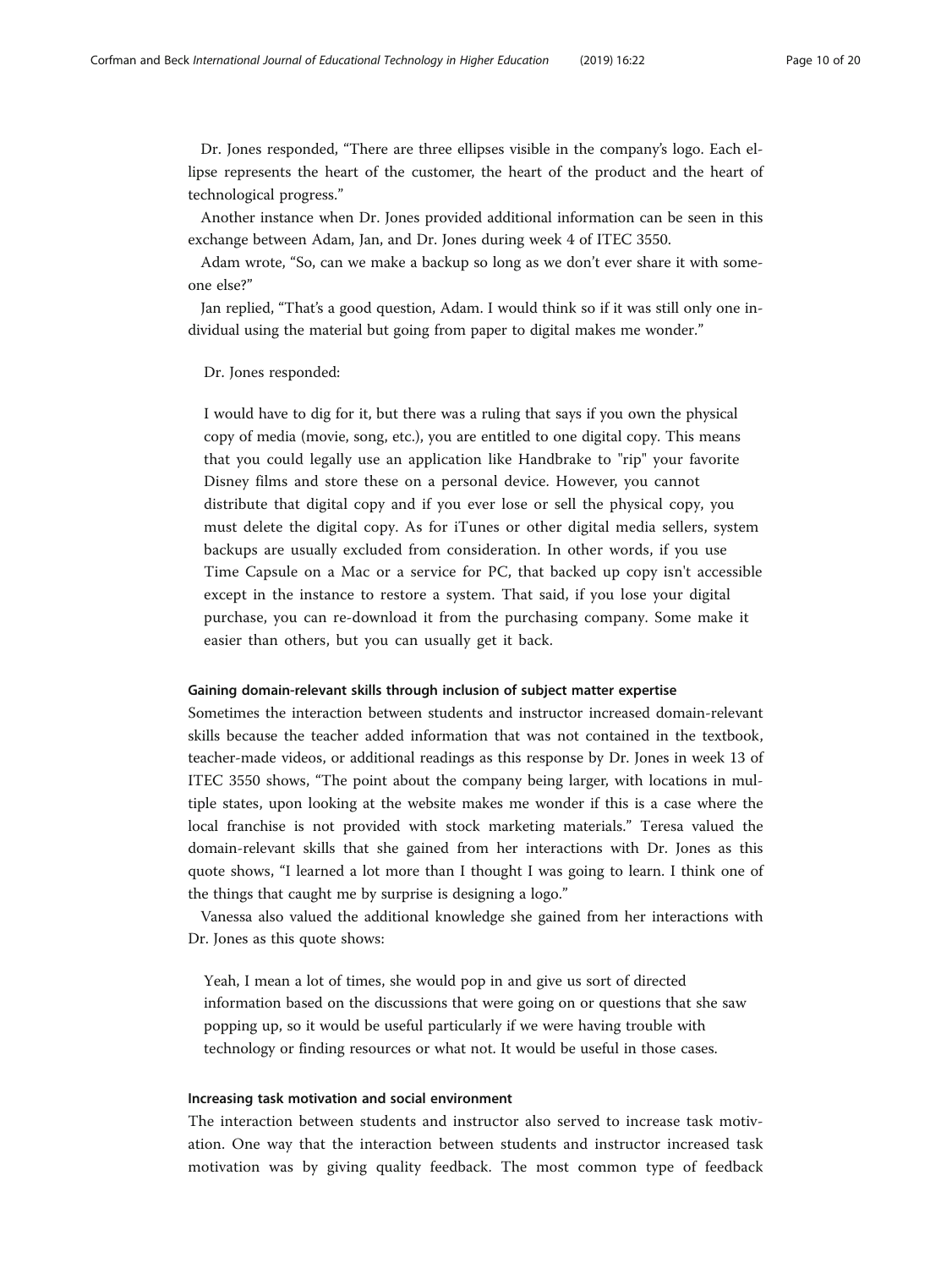given by Dr. Jones was praise. This quote from week 1 of ITEC 3520 is an example of the praise that Dr. Jones would give, "Think your first observation really illustrates the role of the album cover in conveying a deeper message about the band. Nice choice!"

This quote from week 4 of ITEC 3550 also is another example of the type of praise that Dr. Jones would give, "Great find on the Canada vs. US copyright resource!"

I've had a similar conversation with UK faculty over "crown copyright." "Fascinating stuff when you look at country/cultural guidelines!"

This quote from Vanessa shows that students appreciated this positive feedback that they received from Dr. Jones, "Oh, yeah, absolutely. Dr. Jones always has a really good attitude and it's really sort of a cheerleader, in sort of a way, you know, to help everybody stay encouraged and not get frustrated or what not and so."

Student-to-teacher interaction also helped to create a social environment that was conducive to creativity as this quote from Vanessa demonstrates, "Oh, yeah, absolutely. She's always has a really good attitude and is really very sort of a cheerleader, in sort of a way, you know, to help everybody stay encouraged and not get frustrated or what not and so."

The student-to-instructor interaction served four functions. First, it enabled Dr. Jones to correct student misunderstandings and provide additional information not found in the textbook or other course materials. Second, it served as way for her to answer questions that students had as result of the discussion. Third, it helped her to encourage students to keep working on the projects. Fourth, it allowed her to create a social environment conducive to creativity. Finally, it enabled her to increase task motivation by providing a quality critique.

Research Question 1c: How does student-to-student interaction reflect the different components of Amabile's componential model of creativity?

#### Adding information from sources other than course materials

Student-to-student interaction increased domain-relevant skills by adding information from additional sources other than the materials provided by the instructor as this quote from Teresa from week 1 of ITEC 3520 demonstrates:

I find it interesting that in addition to the University of CS logo, the poster includes the logos of all their competitors on the dates USC plays them. First of all, as a public relations and communications professional for University of CS, I can tell you that the University of CS signature is not readily available for use by others without permission. It leads me to wonder if these logos are used within legal guidelines. Also, if another entity is not a sponsor of the event or publication, we typically do not want to "share the stage" with other entities. I think this element of the poster is unusual.

Another example of student-to-student interaction increasing domain-relevant skills by adding information from additional sources can be seen in this exchange between Cindy and Rachel in week 2 of ITEC 3520.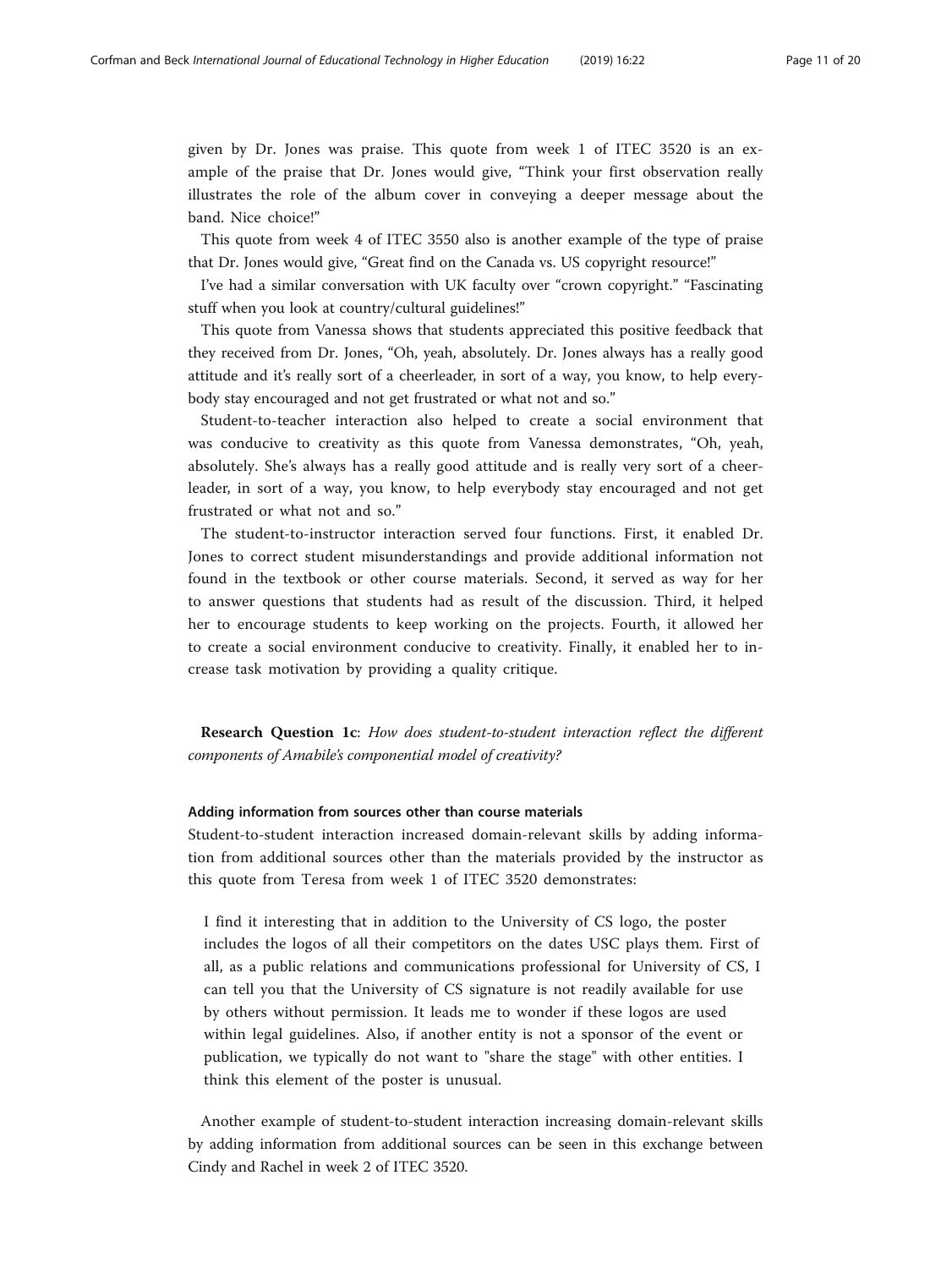#### Cindy wrote:

I do think that visuals/images can tell more about an individual's understanding and perception than a list of words. Your example of a process flow chart would be great to see how members of a group are thinking and where misconceptions lie. I think that going through a process like this would definitely benefit all learning styles -- auditory by listening to someone talk, visual by seeing the information in a graphic organizer or in the form of images and kinesthetic by writing or drawing. I hope I've answered your question. Let me know if I missed it.

#### Rachel responded:

That is so true, that the visuals give us a direct link into the student's schema regarding content learning/learned. This study suggests a positive benefit to the approach.

### Increasing task motivation through positive feedback

Student-to-student interaction also increased task motivation by providing positive feedback. Vanessa found student-to-student interaction to beneficial to her in helping her keep task motivation:

Yeah, I think that for the most part they were very positive. Any type of criticism I got generally was sort of very constructive and not overly negative, and yeah, I mean, that certainly anytime you get positive feedback or even constructive criticism that it encourages you to continue what you're doing and sort of take more risks and whatnot because you seem to be on the right track and the information you're getting is useful.

Research Question 2.

How do the materials used in asynchronous online courses promote creativity per Amabile's componential model of creativity?

### **Textbooks**

The textbooks played a critical role in helping students to develop domain-relevant skills as these quotes from the interviews demonstrate. Teresa described the textbook this way:

… White Space Is Not Your Enemy was a lot of review for me because a lot of it is what I do on a daily basis, but I love that book because it really did a great job. It was very direct, you know, and explained things very well and very clearly.

Vanessa described the textbooks this way, "That textbook I remember quite a bit and was really useful."

Cindy described the textbook this way when describing what the asynchronous online discussions did for her, "I was better off using the text."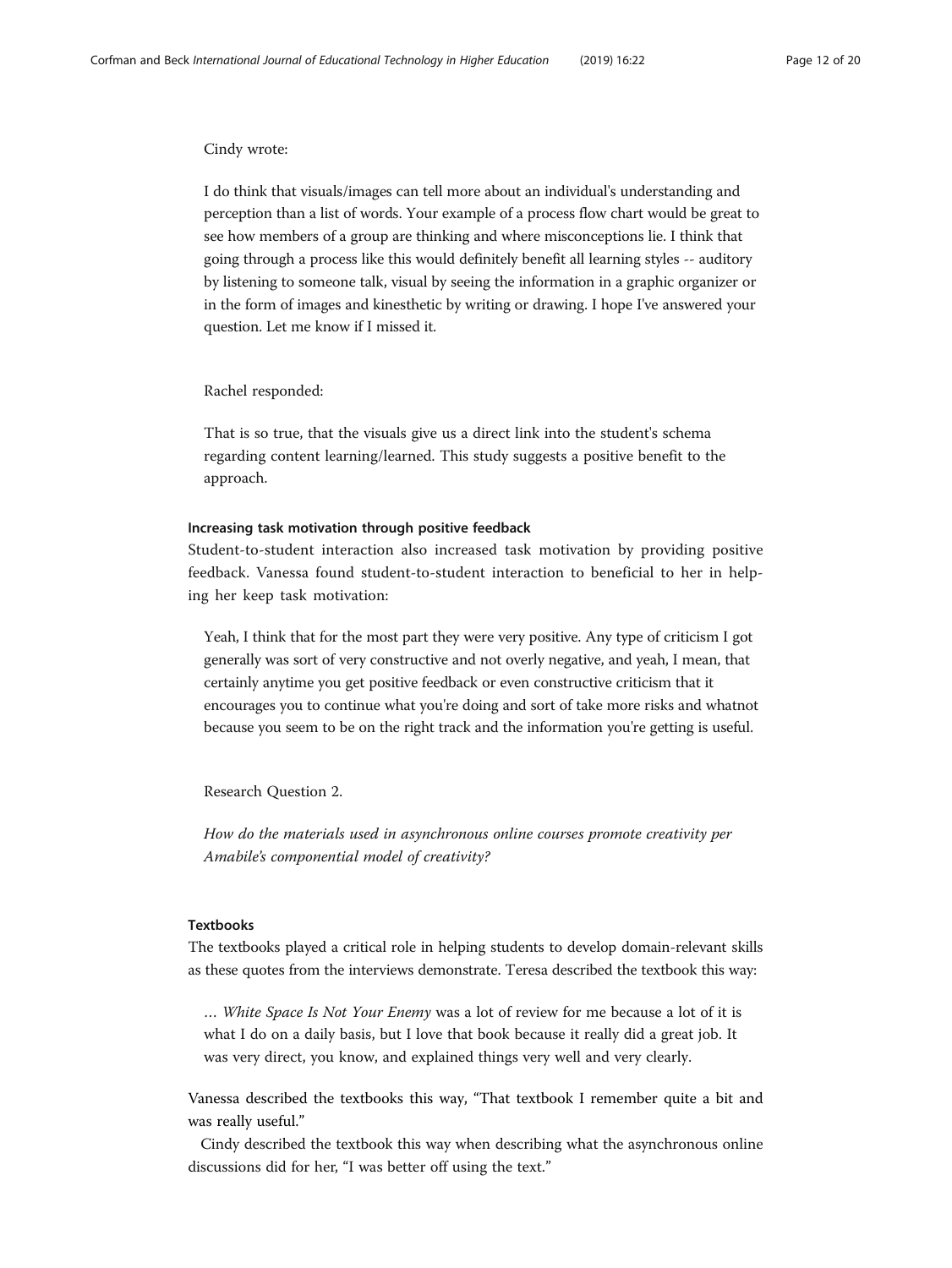Dr. Jones also believed that the textbooks were useful in helping students to develop domain-relevant knowledge although she thought the other materials that she brought in from journals and other sources were just as valuable or more valuable, and she also got some of the discussion prompts from the textbooks as this quote shows:

I don't like to rely on textbooks. I'd rather do selected readings cause I don't want to make a student buy a book; however, that book I'm in love with and it's like 15 bucks on Amazon … I've never had a student complain about it. In fact, my course evaluations almost always mentioned how awesome the book is because it's easy to read. It's easy to follow. It's written from a very practical standpoint with references back to research and practices and historical approaches to design so that I like to keep it. Some of my discussion questions actually come from the book, from the end of the chapters and that's one of the other reasons that I as an instructor like it.

Additionally, the textbook also helped students develop creativity-relevant processes. One entire chapter of the textbook was devoted to learning how to brainstorm ideas. Thus, the textbook helped students to develop domain-relevant skills and creativity-relevant processes.

#### Teacher-made videos

Teacher-made videos also played a critical role in promoting creativity.

Teresa described the role that teacher-made videos played in her learning in course this way, "Dr. Jones was amazing at that. Really that's one of the things that I take away from this program. I really want to do that in my own classes to be able to give that same kind of structure in my classes."

Vanessa described the value that the teacher-made videos had in this way:

Yea, I mean, a lot of times, if I recall correctly, she would , you know sort of gives a heads up of what we were going to be doing in the class, what sort of things we might be producing for the class for that week, and she would usually say, like, here are the things that you might want to use or can use that you have access to, so that would be helpful and sort of formulating that initial idea of okay this is where I need to go look for things, or this is what I should be thinking about when I'm drafting what I'm going to do or what not.

Dr. Jones also believed that her teacher-made videos were crucial to development of creativity in her classes as this quote shows, "At the very least they provide a huge impact. That practice actually won an award from the Association for Education Communication and Technology as a distance education best practice."

The teacher made videos played a significant role in helping students. They served to sum up the previous week's material and introduce the up-coming material.

The analysis by Cindy about the use of the asynchronous online discussions differed from the information presented by Teresa, Vanessa, and Dr. Jones. Cindy found little value the asynchronous online discussions. This quote expresses her feelings about the discussions, "… with Dr. Jones, it got way too long and too many multiple comments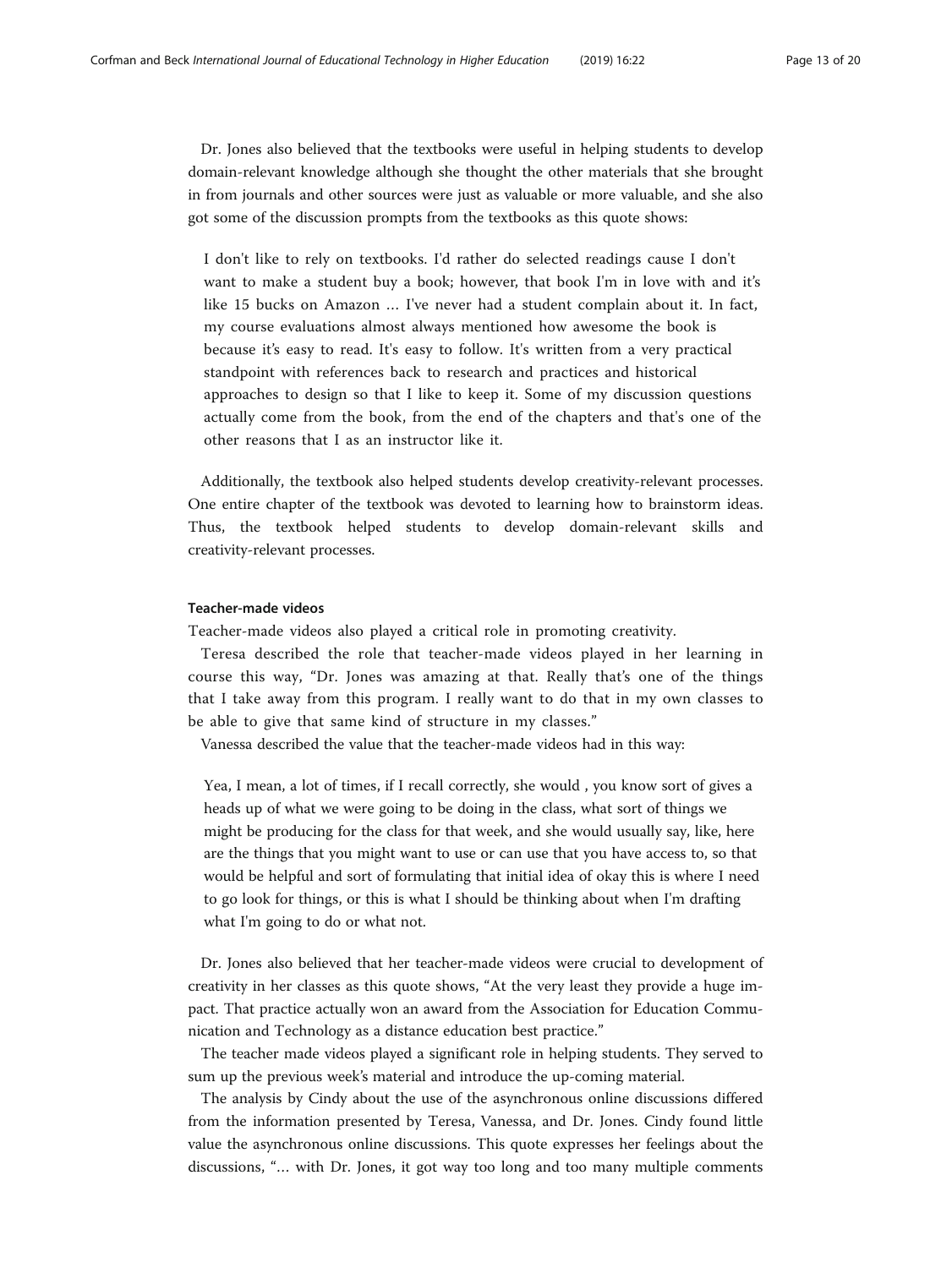going back and forth. It was like going on Facebook in a way you had a political blog going."

Teresa, however, saw this lack of specificity as adding flexibility to projects, "I think that allowed us some flexibility and we were able to be a little more creative on how we formulated our responses."

#### Discussion and conclusions

The prompts in the case-study courses reflected the components of Amabile's componential model of creativity (Amabile, [1983,](#page-18-0) [1988;](#page-18-0) Amabile & Pillemer, [2012\)](#page-18-0). Two types of prompts used in the case-study courses fell into what de Noyelles et al. ([2014\)](#page-18-0) described as problem-based prompts and project-based prompts. Problem-based prompts ask participants to apply their knowledge by generating a solution to a problem (de Noyelles et al., [2014\)](#page-18-0) while project-based prompts ask participants to solve a problem by developing a project (de Noyelles et al., [2014\)](#page-18-0).

In solving the problems presented in the problem-based prompts and in completing the projects in the project-based prompts, students applied domain-specific skills. Domain-relevant skills are factual knowledge and expertise (Amabile, [1983,](#page-18-0) [1988](#page-18-0); Amabile & Pillemer, [2012](#page-18-0)). Problem-based prompts demonstrate best practices in teaching online courses by acting as triggering events (Akyol & Garrison, [2011](#page-18-0)) that spur participants to become cognitively involved in the class by applying domain-relevant skills learned from the textbook, teacher-created videos, or additional-teacher-provided sources to real world issues.

In solving the problems presented in the problem-based prompts and in completing the projects in the project-based prompts, participants applied creativity-relevant processes. Creativity-relevant processes are processes that help with the generation of ideas (Amabile, [1983,](#page-18-0) [1988;](#page-18-0) Amabile & Pillemer, [2012\)](#page-18-0). According to Amabile (Amabile, [1983](#page-18-0), [1988;](#page-18-0) Amabile & Pillemer, [2012](#page-18-0)), one type of creativity-relevant process is a heuristic. Creativity-relevant processes is reflected in the asynchronous online discussion in case-study courses when project-based prompts provide a heuristic for completing a specific assignment or help to teach an all-purpose heuristic for generating ideas such as brainstorming.

This case study also showed that the student-to-instructor interaction in asynchronous online discussions could promote domain-relevant skills, and encourage creativity-relevant processes, and increase task motivation. The student-to-instructor interaction in asynchronous online discussions can demonstrate best practices in teaching online courses by allowing students to integrate ideas (Akyol & Garrison, [2011\)](#page-18-0). The integration of ideas in the asynchronous online discussions in the case-study courses served to help students gain domain-relevant skills allowing students to add the teacher's perspectives to their schemata of the topics being presented in the textbook, teacher-created videos, or additional-teacher-provided sources. De Noyelles et al. [\(2014\)](#page-18-0) stated that domain-relevant skills are developed when instructors question or challenge student solutions to problem-based prompts. Student-to-instructor interactions in the asynchronous online discussions in the case-study courses helped students to solve problems by allowing the instructor to question and challenge student solutions. Student-to-instructor interactions also helped students gain domain-relevant skills by allowing the instructor to answer questions.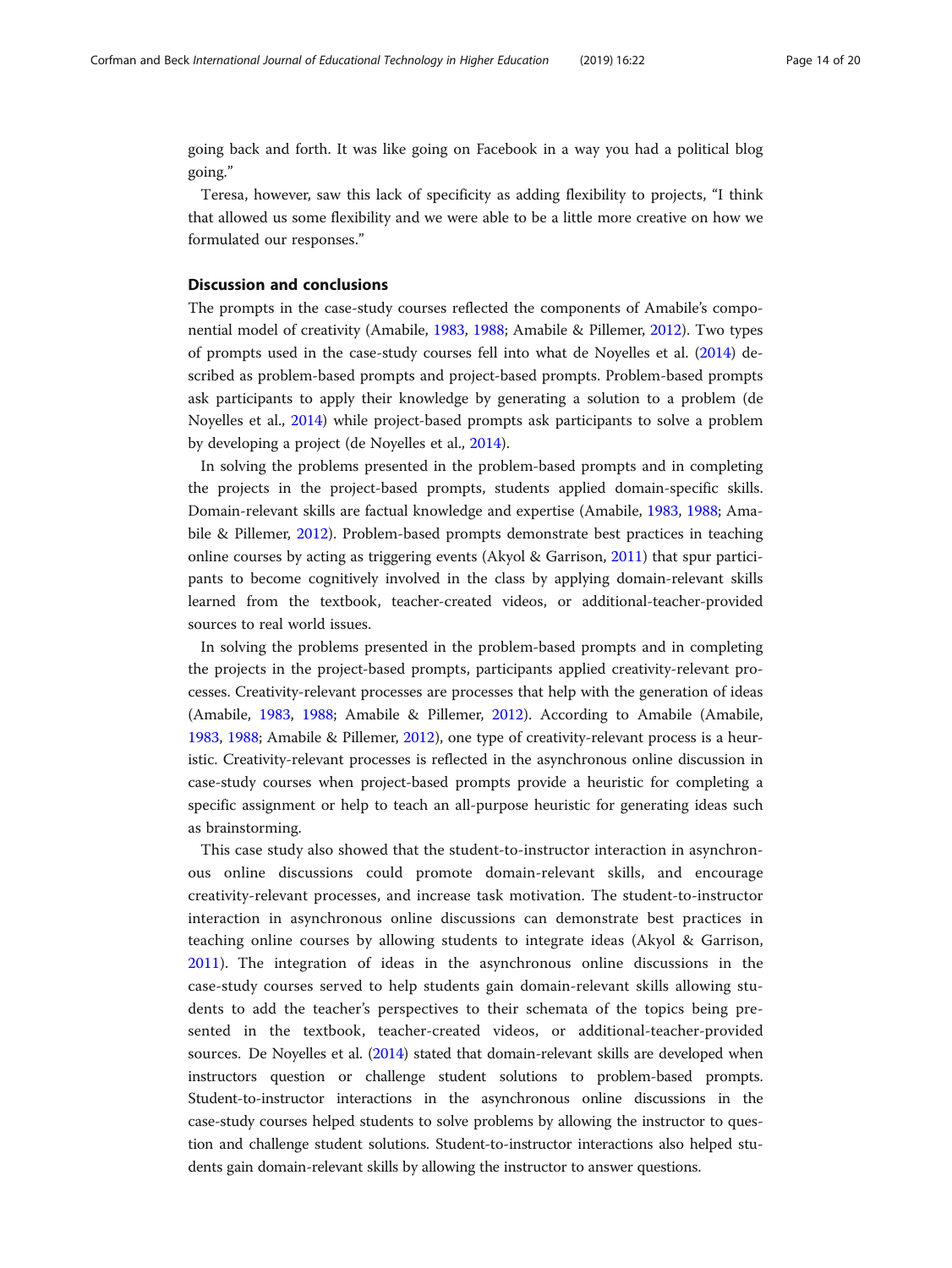Student-to-instructor interactions can help students to develop creativity-relevant processes by encouraging students to adopt a cognitive style that is conducive to creativity. Per Amabile [\(1988](#page-18-0)) a cognitive style that is conducive to creativity has the following characteristics: (a) exploring new cognitive pathways, (b) keeping response options open for as long as possible, (c) suspending judgement, (e) using broad categories to store information, and (f) and breaking out of performance patterns. In the student-to-instructor exchanges that took place in the case-study courses, the instructor encouraged students to explore new cognitive pathways, and to keep options open for as long as possible, and to suspend judgment.

Student-to-instructor interactions in asynchronous online discussions can also increase task motivation. Karakaya and Demirkan ([2015](#page-18-0)) discovered that a high frequency of feedback from evaluators can increase task motivation. Student-to-instructor interactions in asynchronous online discussions give instructors many opportunities to provide feedback that encourages students to keep working on solutions to problems. Additionally, student-to-instructor interactions allow students to seek help. Kamdar and Mueller (2011) suggested that help seeking is an intermediate variable between intrinsic motivation and creativity. Student-to-instructor interactions allow students to seek help from their instructor and thus maintain task motivation. In addition to increasing task motivation, the student-to-instructor interactions in asynchronous online discussions can increase domain-relevant skills. The componential model of creativity (Amabile, [1983](#page-18-0), [1988;](#page-18-0) Amabile & Pillemer, [2012\)](#page-18-0) presupposes a feedback loop that increases domain-relevant skills (Amabile, [1983](#page-18-0)). In the case study courses, Dr. Jones frequently answered questions that students asked or added additional information that was needed to help students understand the material in the textbook.

This case study showed that the student-to-student interaction in asynchronous online discussions could promote domain-relevant skills, and encourage creativity -relevant processes, and increase task motivation. The student-to-student interaction facilitated creativity in much the same that the student-to-instructor interaction facilitated creativity.

As with the student-to-instructor interaction in the asynchronous online discussions, the student-to-student interaction in asynchronous online discussions can demonstrate best practices in teaching online courses by allowing students to integrate ideas (Akyol & Garrison, [2011](#page-18-0)). The mixing of concepts in the asynchronous online discussions in the case-study courses assisted students in gaining domain-relevant skills by allowing students to add other students' perspectives to their schemata of the topics being presented in the textbook, teacher-created videos, or additional-teacher-provided sources. As with the student-to-instructor interaction in the asynchronous online discussions in the case-study courses, the student-to-student interaction can help students to develop creativity-relevant processes by stimulating students to adopt a cognitive style that is conducive to creativity. Per Amabile ([1988](#page-18-0)) a cognitive style that is favorable to creativity has the following characteristics: (a) exploring new cognitive pathways, (b) keeping response options open for as long as possible, (c) suspending judgement, (e) using broad categories to store information, and  $(f)$  eliminate breaking out of performance patterns. In the student-to-student exchanges that took place in the case-study courses, the students encouraged their peers to examine new cognitive pathways, and to keep possibilities open for as long as possible, and to suspend judgment.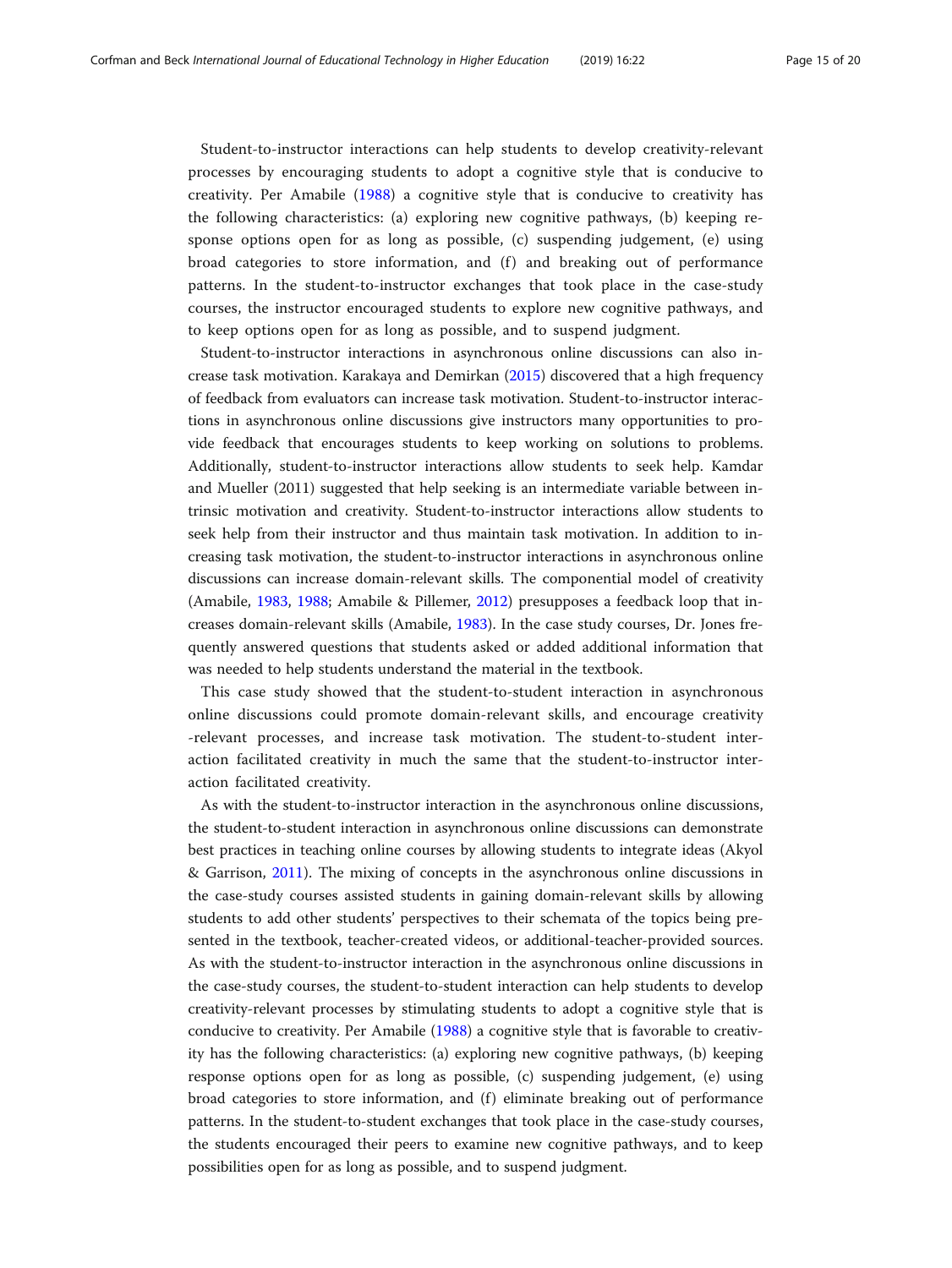As with the student-to-instructor interaction in the asynchronous online discussions in the case-study courses, the student-to-student interactions in asynchronous online discussions can increase task motivation by providing the instructor an opportunity to give constructive feedback. Per Amabile ([1983](#page-18-0)), constructive feedback gives positive recognition for creative work and encourages the recipient to consider ideas. Additionally, constructive feedback avoids making comments that imply that recipient is incompetent. Karakaya and Demirkan ([2015](#page-18-0)) discovered that a high frequency of feedback in an asynchronous online discussion from evaluators leads to an increase task motivation. In the case study courses, student-to-student interactions in asynchronous online discussions allow students to give peers positive, frequent feedback that stimulated feedback recipients to keep working on solutions to problems that are presented in the course.

As with the student-to-instructor interaction in the asynchronous online discussions in the case-study courses, the student-to-student interactions in asynchronous online discussions can increase domain-relevant skills. The componential model of creativity (Amabile, [1983,](#page-18-0) [1988](#page-18-0); Amabile & Pillemer, [2012](#page-18-0)) presupposes a feedback loop that increases domain-relevant skills (Amabile, [1983\)](#page-18-0). In the case study courses, students frequently answered questions that other students asked or added new information that was needed to help their peers understand the material in the textbook.

Research Question 2.

## How do the materials used in asynchronous online courses promote creativity per Amabile's componential model of creativity?

Garrison, Cleveland-Innes, and Fung ([2010](#page-18-0)); Shea and Bidjerano ([2009](#page-19-0)); and Sheridan and Kelly, ([2010\)](#page-19-0) have noted that the decisions that teachers make in designing and selecting the materials for courses have profound impact on what students take away from the course.

The textbook in an asynchronous online course can play a vital role helping students to gain domain-relevant skills, to develop creativity-relevant processes, and to retain task motivation. The textbook in the case-study courses helped students to gain domain-relevant skills by serving as a resource for the basic information that students would need to begin discussing the prompt provided by the instructor. In the asynchronous online discussions in the case study courses, the instructor often took the discussion prompts from the end of chapters in the textbook that students were reading for the courses. These questions became problem-based prompts and project-based prompts that de Noyelles e al., [\(2014](#page-18-0)) said could assist students in becoming cognitively involved in discussions. The textbook in the case-study courses also helped students to develop heuristics by including a chapter on brainstorming. Finally, the textbook in the case-study courses helped students to retain task motivation by explaining why the topic being discussed was important.

Teacher-made videos can play a key role in promoting creativity in asynchronous online courses. Teacher-made videos that include audio feedback can increase teacher presence in asynchronous online courses (de Noyelles et al., [2014\)](#page-18-0), and this increased teacher presence can help students to gain domain-relevant skills. Teacher-made videos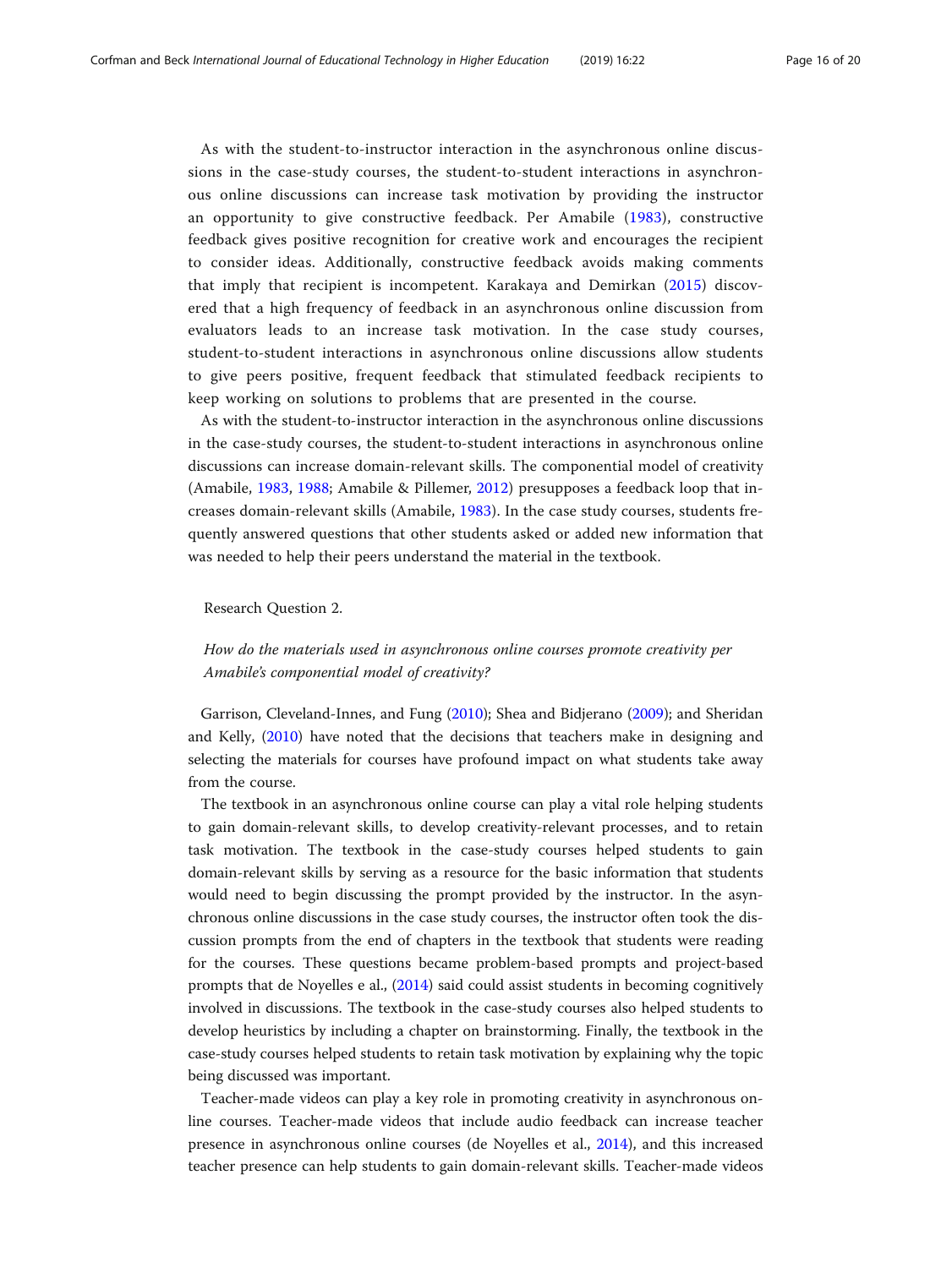can serve to promote a social environment conducive to creativity by providing the instructors with another avenue for giving feedback. Additionally, teacher-made videos enable instructors to answer questions that come up during asynchronous online discussions. Finally, teacher-made videos provide a venue for giving direct instruction on creativity-relevant processes, such as brainstorming and providing feedback.

Additional teacher resources can play a key role in promoting creativity. Additional -teacher-provided resources help students to gain domain-relevant skills by serving as a resource for the basic information that students need to begin discussing the prompt and creating solutions to the problems provided by an instructor in an asynchronous online discussion. Like the teacher-made videos, the additional-teacher-provided resources enable instructors to answer questions that came up during the asynchronous online discussions and by allowing the instructor to provide feedback on student work.

High school instructors who teach their courses online can use this information to help their students become more creative. They can do this by adding teacher-made videos and by making sure that the prompts that are used in discussions help students to become more creative.

Conclusions are based on the findings and limitations of this study. The recommendations include developing studies that occur closer to the completion of the course, adding more participants, conducting in person interviews, and examining courses in different domains.

Future research should be conducted in which the interviews either take place concurrently with the course or immediately after the course is completed. This would ensure that interviewees have not forgotten valuable information that might explain how creativity was being expressed during the course.

Since creativity is a social construct (Moran, [2010](#page-18-0)), additional research on the way that asynchronous online discussions enhance creativity needs to be done with more participants, especially minority students. This will help to ensure that views of minority students will be included. Also, it will help to make sure that all potential viewpoints about how creativity is expressed.

More research on the way that asynchronous online discussions enhance creativity needs to be done where participants are interviewed in person. Not all participants in this study were equally adept at using Zoom. In person interviews would ensure that technology is not an obstacle to the expression of relevant information.

Since domain-relevant skills are important in an environment conducive to creativity (Amabile, [1983,](#page-18-0) [1988](#page-18-0); Amabile & Pillemer, [2012\)](#page-18-0), further research on the way that asynchronous online discussions enhance creativity in courses in multiple domains needs to be undertaken. Asynchronous online discussions in online science courses, math courses, and English courses may display creativity differently than the courses examined in this study did.

### Limitations

Limitations of this study came from the research design of the study and real-world limitations of the setting and demographics of the study. Limitations included data that was filtered through the lens of the interviewee, not all interviewees were able to express themselves equally, interviews were conducted via video conferencing, the number and type of participants was limited, and only one type of course was examined.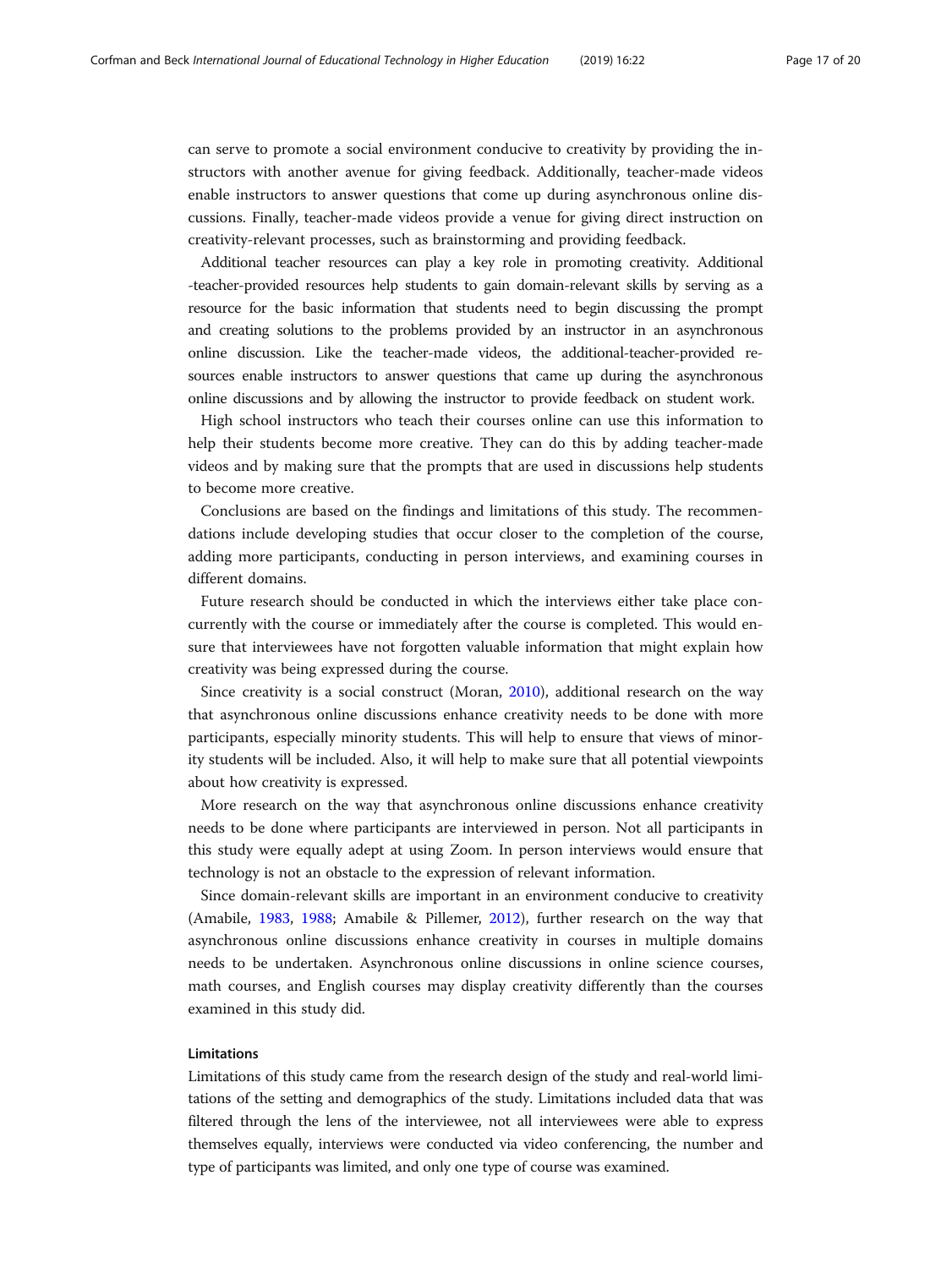Interviews provided information that was filtered through the lens of the interviewee (Merriam, [1998](#page-18-0)). The asynchronous online courses for this case study took place about six to nine months before the time that the participants were interviewed. Sometimes the participants had difficulty remembering what took place during the courses. The lack of remembering what happened during the course might have affected the accuracy of the answers that interviewees provided.

Not all interviewees were equally articulate (Merriam, [1998](#page-18-0)). Some participants could elaborate on the topics being asked about in the interview protocol while others had difficulty elaborating on the discussion prompts. Less articulate students needed encouragement and prompting. This encouragement and prompting may have biased their responses. While encouraging and prompting was a limitation, it was necessary to help some interviewees develop responses that were more than one or two words long. As result, the views of more articulate interviewees may have been weighted more than the views of less articulate interviewees skewing the results.

The interviews were conducted using Zoom. While Zoom allowed for both video and audio, it was different from having both the interviewer and the interviewee in the same location. While using Zoom was a limitation in this study, its use was justified because the interviewer and interviewees were over 1000 miles apart and the expense of travel would have been excessive. Additionally, not all interviewees were equally adept at using Zoom. Thus, the views of those who were adept with Zoom may have been given greater weight than those who were less adept with Zoom skewing the data.

The number of participants was limited. The small number of participants was justified because as Patton (2002) stated that there is no fixed number of participants needed for a case study only and multiple requests were made to get more student participants. While number of students was small, it was large enough to obtain rich information.

There was only one minority student in the case-study classes. While not ideal, this was justified because a case study examines a real-world event. In the case-study classes, only one minority student was enrolled, and he was unwilling to be interviewed. Minority students might view the activities that took place during the class differently than the White students in the courses did.

The courses in this study were both courses related to creating media for instructional purposes. Creativity might have been displayed differently if the courses studied had been science, math, or English.

#### Acknowledgements

This study was done for a dissertation at Walden University. Committee members were Dr. Dennis Beck and Dr. Jennifer Smolka. IRB approval was obtained from Walden University's University Review Board. The IRB approval number was 07-29-16-016834.

#### Funding

There was no outside source of funding.

#### Availability of data and materials

The datasets used and/or analyzed during the current study are available from the corresponding author on reasonable request.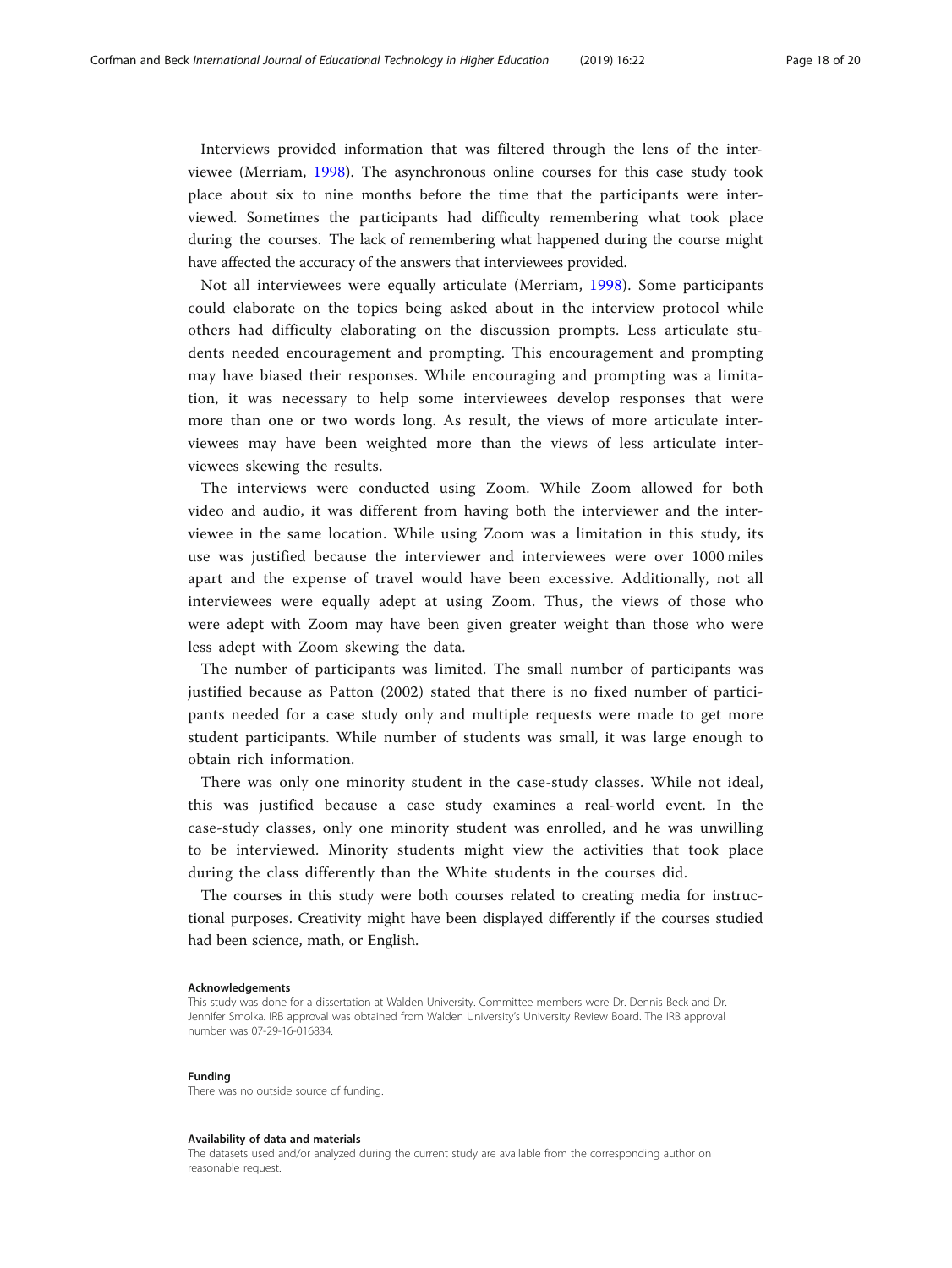#### <span id="page-18-0"></span>Authors' contributions

TC was the primary researcher. He conducted the interviews, coded the documents, and wrote the initial drafts. DB was the chair of TC dissertation committee. As such, DB guided TC by helping TC find a place to conduct the case study, guiding TC in conducting the interviews, and guided TC in coding the material. DB also helped draft the article by providing guidance as to what should be added and cut to make the research fit an article format. Both authors read and approved the final manuscript.

#### Competing interests

Not applicable.

# Publisher's Note

Springer Nature remains neutral with regard to jurisdictional claims in published maps and institutional affiliations.

#### Author details

<sup>1</sup>Highland High School, 39055 25th Street West, Palmdale, CA 93561, USA. <sup>2</sup>Department of Curriculum and Instruction, College of Education and Health Professions, 216 Peabody Hall, University of Arkansas, Fayetteville, AR 72701, USA.

#### Received: 2 January 2019 Accepted: 2 May 2019 Published online: 12 June 2019

#### References

- Akyol, Z., & Garrison, D. R. (2011). Understanding cognitive presence in an online and blended community of inquiry: Assessing outcomes and processes for deep approaches to learning. British Journal of Educational Technology, 42(2), 233– 250. [https://doi.org/10.1111/j.1467-8535.2009.01029.x.](https://doi.org/10.1111/j.1467-8535.2009.01029.x)
- Amabile, T. (1988). A model of creativity and innovation in organizations. Research in Organizational Behavior, 10(1), 123–167 Retrieved from [http://web.mit.edu/curhan/www/docs/Articles/15341\\_Readings/Group\\_Performance/Amabile\\_A\\_Model\\_](http://web.mit.edu/curhan/www/docs/Articles/15341_Readings/Group_Performance/Amabile_A_Model_of_CreativityOrg.Beh_v10_pp123-167.pdf) [of\\_CreativityOrg.Beh\\_v10\\_pp123-167.pdf.](http://web.mit.edu/curhan/www/docs/Articles/15341_Readings/Group_Performance/Amabile_A_Model_of_CreativityOrg.Beh_v10_pp123-167.pdf)
- Amabile, T., & Pillemer, J. (2012). Perspectives on the social psychology of creativity. The Journal of Creative Behavior, 46(1), 3-15. [https://doi.org/10.1002/jocb.001.](https://doi.org/10.1002/jocb.001)
- Amabile, T. M. (1983). The social psychology of creativity: A componential conceptualization. Journal of Personality and Social Psychology, 45(2), 357–376. [https://doi.org/10.1037/0022-3514.45.2.357.](https://doi.org/10.1037/0022-3514.45.2.357)
- Beghetto, R., & Kaufman, J. (2013). Fundamentals of creativity. Educational leadership, 70(5), 10–15 Retrieved from [http://web.b.](http://web.b.ebscohost.com.ezp.waldenulibrary.org/ehost/pdfviewer/pdfviewer?vid=1&sid=3789f4ef-6e1f-4070-80a2-fcc7a651f54b%40sessionmgr103) [ebscohost.com.ezp.waldenulibrary.org/ehost/pdfviewer/pdfviewer?vid=1&sid=3789f4ef-6e1f-4070-80a2](http://web.b.ebscohost.com.ezp.waldenulibrary.org/ehost/pdfviewer/pdfviewer?vid=1&sid=3789f4ef-6e1f-4070-80a2-fcc7a651f54b%40sessionmgr103) [fcc7a651f54b%40sessionmgr103](http://web.b.ebscohost.com.ezp.waldenulibrary.org/ehost/pdfviewer/pdfviewer?vid=1&sid=3789f4ef-6e1f-4070-80a2-fcc7a651f54b%40sessionmgr103).
- Cho, M., & Tobias, S. (2016). Should instructors require discussion in online courses? Effects of online discussion on Community of Inquiry, learner time, satisfaction, and achievement. The International Review of Research in Open and Distributed Learning, 17(2), 123–140. <https://doi.org/10.19173/irrodl> v l7i2.2342.
- Colby, S., & Ortman, J. (2015). Projections of the size and composition of the U.S. population: 2014 to 2060. US Census Bureau. Retrieved from <https://www.census.gov/content/dam/Census/library/publications/2015/demo/p25-1143.pdf>.
- Corazza, G. (2016). Potential originality and effectiveness: The dynamic definition of creativity. Creativity Research Journal, 28(3), 258–267. <https://doi.org/10.1080/10400419.2016.1195627>.
- Creswell, J. (2007). Qualitative inquiry & research design: Choosing among five approaches, (2nd ed., ). Thousand Oaks: Sage Publications, Inc.
- de Noyelles, A. A., Mannheimer Zydney, J., & Baiyun Chen, B. (2014). Strategies for creating a Community of Inquiry through online asynchronous discussions. Journal Of Online Learning & Teaching, 10(1), 153–165 Retrieved from [http://jolt.merlot.](http://jolt.merlot.org/vol10no1/denoyelles_0314.pdf) [org/vol10no1/denoyelles\\_0314.pdf.](http://jolt.merlot.org/vol10no1/denoyelles_0314.pdf)
- Gao, F., Zhang, T., & Franklin, T. (2013). Designing asynchronous online discussions environments: Recent progress and possible future directions. British Journal of Educational Technology, 44(3), 469–483. ERIC Number: EJ1006692.
- Garrison, Cleveland-Innes, and Fung (2010). Exploring causal relationships among teaching, cognitive and social presence: Student perceptions of the community of inquiry framework. The Internet in Higher Education, 13 (1-2), 31–36. <https://doi.org/10.1016/j.iheduc.2009.10.002>.
- Garner, B. (2013). The power of noticing. Educational Leadership, 70(5), 48–32. Retrieved from [http://sfxhosted.exlibrisgroup.](http://sfxhosted.exlibrisgroup.com/waldenu?sid=google&auinit=RA&aulast=Beghetto&atitle=Fundamentals+of+Creativity.&title=Educational+Leadership&volume=70&issue=5&date=2013&spage=10&issn=0013%E2%80%931784) [com/waldenu?sid=google&auinit=RA&aulast=Beghetto&atitle=Fundamentals+of+Creativity.&title=Educational+](http://sfxhosted.exlibrisgroup.com/waldenu?sid=google&auinit=RA&aulast=Beghetto&atitle=Fundamentals+of+Creativity.&title=Educational+Leadership&volume=70&issue=5&date=2013&spage=10&issn=0013%E2%80%931784) [Leadership&volume=70&issue=5&date=2013&spage=10&issn=0013](http://sfxhosted.exlibrisgroup.com/waldenu?sid=google&auinit=RA&aulast=Beghetto&atitle=Fundamentals+of+Creativity.&title=Educational+Leadership&volume=70&issue=5&date=2013&spage=10&issn=0013%E2%80%931784)–1784
- Greenstein, L. (2012). Assessing 21st-century skill21st-century skills: A guide to evaluating mastery and authentic learning. Thousand Oaks: Corwin A Sage Company.
- Gregory, E., Hardiman, M., Yarmonlinskaya, J., Rinne, L., & Limb, C. (2013). Building 134 creative thinking in the classroom: From research to practice. International Journal of Educational Research, 62, 43–50. [https://doi.org/10.](https://doi.org/10.1016/j.ijer.2013.06.006) [1016/j.ijer.2013.06.006](https://doi.org/10.1016/j.ijer.2013.06.006).
- Karakaya, A., & Demirkan, H. (2015). Collaborative digital environments to enhance the creativity of designers. Computers in Human Behavior, 42, 176–186. <https://doi.org/10.1016/j.chb.2014.03.029>.

Kaufman, J. (2009). Creativity 101. New York: Springer Publishing Company.

- Merriam, S. (1998). Qualitative research and case study in education: Revised and expanded from case study research in education. San Francisco: Jossey-Bass Publishers.
- Moran, S. (2010). The roles of creativity in society. In J. C. Kaufman, & R. J. Sternberg (Eds.), The Cambridge handbook of creativity [kindle DX version], (pp. 73–89). New York: Cambridge University Press Retrieved from [amazon.com.](http://amazon.com)
- Mumford, M., Medieros, K., & Partlow, P. (2012). Creative thinking: Processes, strategies, and knowledge. Journal of Creative Behavior, 46(1), 20–47. [https://doi.org/10.1002/jocb.003.](https://doi.org/10.1002/jocb.003)
- Parker, K., Lenhart, A., & Moore, K. (2011). The digital revolution and higher education: College presidents, public Differ on value of online learning. ERIC Number: ED524306.